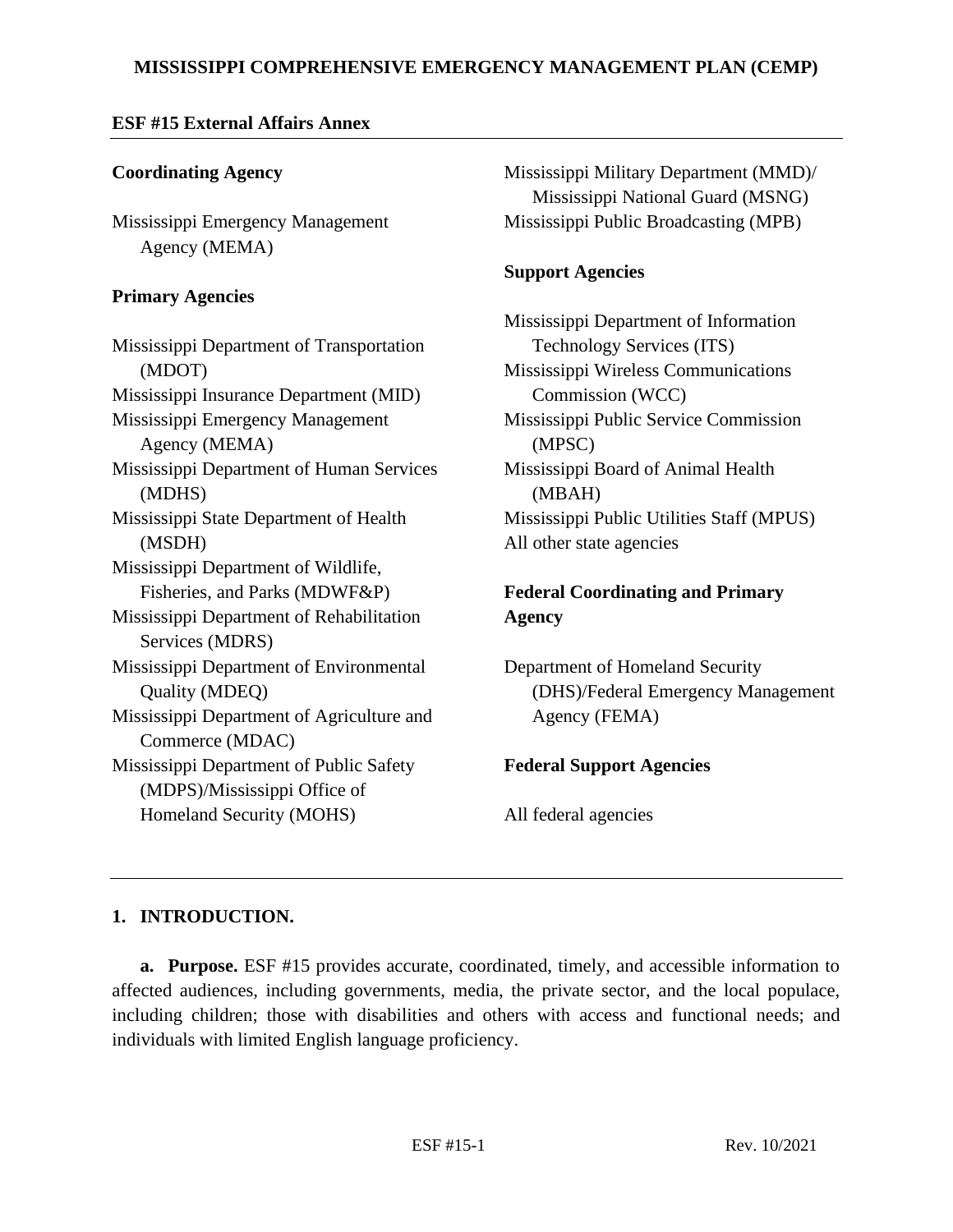#### CEMP – ESF #15 External Affairs Annex

**(1)** During a crisis or emergency, ESF #15 will disseminate information to the public and the news media during natural, technological, health-related, or man-made emergencies.

**(2)** During non-crisis times, ESF #15 will disseminate information on all aspects of emergency management that includes preparedness, response, recovery, and mitigation.

The success of this effort requires the coordination, pooling, and networking of both available and obtainable external affairs/public messaging resources provided by state agencies, local government entities, voluntary organizations, or other providers.

The term "obtainable" means other necessary resources that must be acquired through contract, lease, purchase, mutual aid agreements, or otherwise from outside the inventory or control of participating agencies. These resources may be in such forms as facilities, personnel, equipment, materials, supplies, consulting services, technical assistance, or others.

**b. Scope.** The basis of the ESF #15 mission revolves around the four tenets of emergency management: preparedness, response, recovery, and mitigation.

**(1) Preparedness.** The Mississippi Emergency Management Agency (MEMA) Public Information Officers (PIOs) and other state agencies or non-profit organization's PIOs support will implement a public information program. This includes planning and directing public preparedness campaigns for such items as severe weather, earthquakes, hurricanes, flooding, radiological emergencies, and tornadoes. The MEMA PIO will update and monitor the agency's website and social media platforms and provide a link to the Federal Emergency Management Agency's (FEMA) website to read the most up-to-date information on preparedness activities in English, Spanish, any other languages necessary.

The MEMA PIO also activates the State Joint Information Center (JIC) within the State Emergency Operations Center (SEOC).

**(2) Response.** ESF #15 will publicize response activities that directly assist affected communities. Such activities include shelter and feeding locations, road closure information, boil water notices, school closings, public health, mental health, environmental hazards, and any other type of information necessary to assist citizens during an emergency. MEMA PIOs also assist the State Warning Point (SWP) in disseminating Emergency Alert Systems (EAS) and Wireless Emergency Alert (WEA) messages.

**(3) Recovery.** ESF #15 will respond to inquiries for damage assessment information and publicize disaster declarations. ESF #15 will support recovery operations through the SEOC, local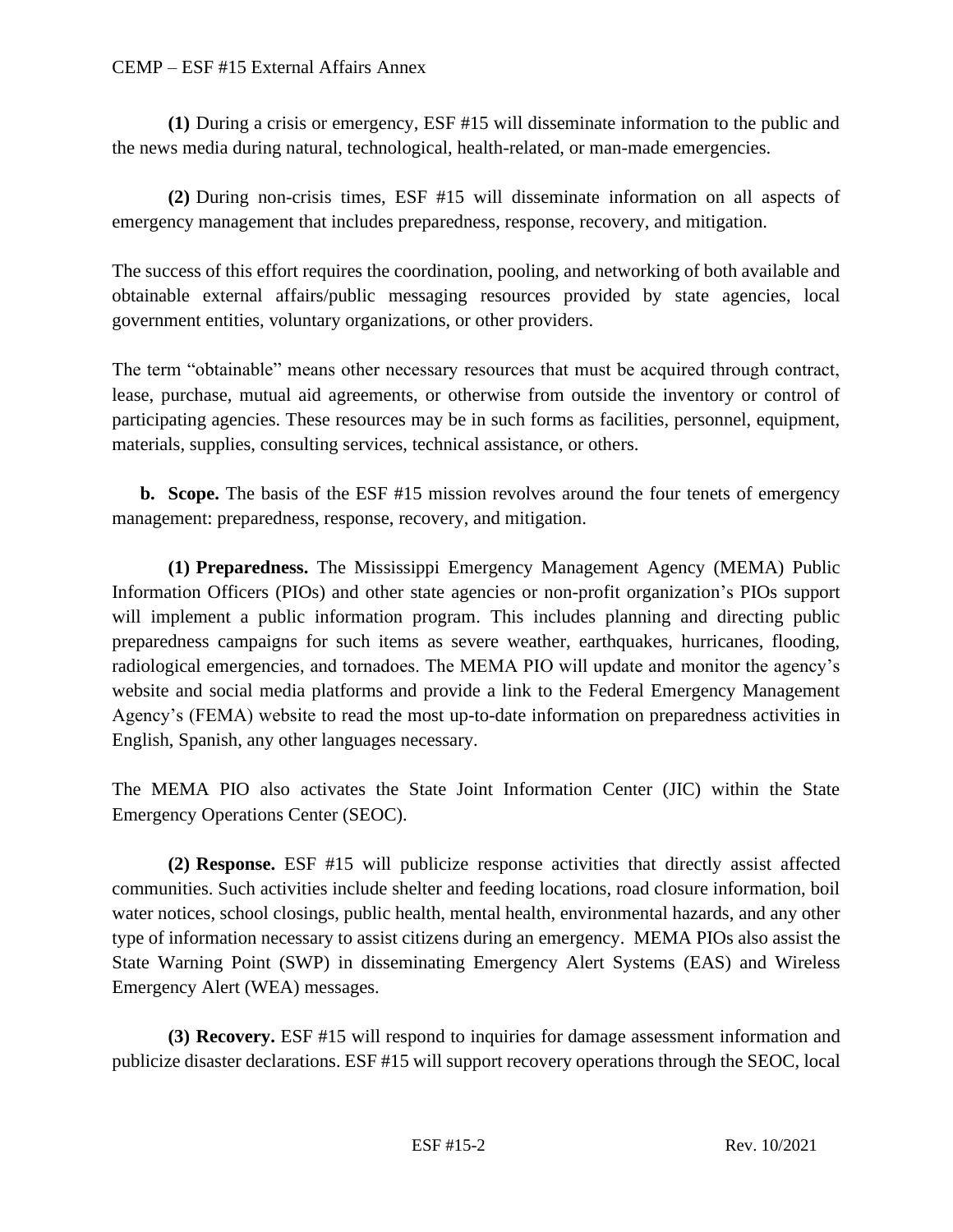Emergency Operations Centers (EOCs), and Federal Emergency Management Agency (FEMA) Joint Field Office (JFO), as needed.

**(4) Mitigation.** ESF #15 will publicize MEMA's projects and accomplishments in mitigation.

If local government external affairs/public messaging capabilities or resources become overwhelmed and unable to meet emergency or major disaster needs, ESF #15 will be activated to support those affected. This support will be provided in accordance with the State Comprehensive Emergency Management Plan (CEMP) and the National Response Framework (NRF).

If federal ESF #15 is activated to assist local, state, tribal governments, the primary agency for overall coordination of federal resources is the Department of Homeland Security (DHS)/FEMA.

**2. RELATIONSHIP TO THE WHOLE COMMUNITY.** This section describes how ESF #15 relates to other elements of the whole community.

**a. Individuals/Community Organizations.** The public, both individuals and community organizations, have an important role in assisting with the rapid dissemination of information, identifying unmet needs, and mutual support.

**b. Local, State, and Tribal Governments**. Local, state, and tribal authorities retain the primary responsibility for communicating health and safety instructions for their population. Nothing in this annex limits the authority of these authorities to release information regarding an incident under their jurisdiction, particularly if it involves immediate health and safety issues. In the unlikely event that local, state, and tribal governments cannot perform these responsibilities, the state may provide vital operational health and safety information to the affected population. Nothing in this document should be construed as diminishing or usurping those responsibilities.

**c. Private Sector/Non-Governmental Organizations.** The private sector is a component of external affairs. Coordinated communication and collaboration with the private sector supports effective incident response by integrating private sector capabilities and information into response operations. Information must be coordinated across various levels of government to identify needs, convey resources available for business recovery, and facilitate collaborative support for economic recovery.

**3. CORE CAPABILITIES AND ACTIONS.** This section outlines the ESF roles aligned to core capabilities. The following table lists the response core capability that ESF #15 most directly supports, along with the related ESF #15 action. Though not listed in the table, all ESFs, including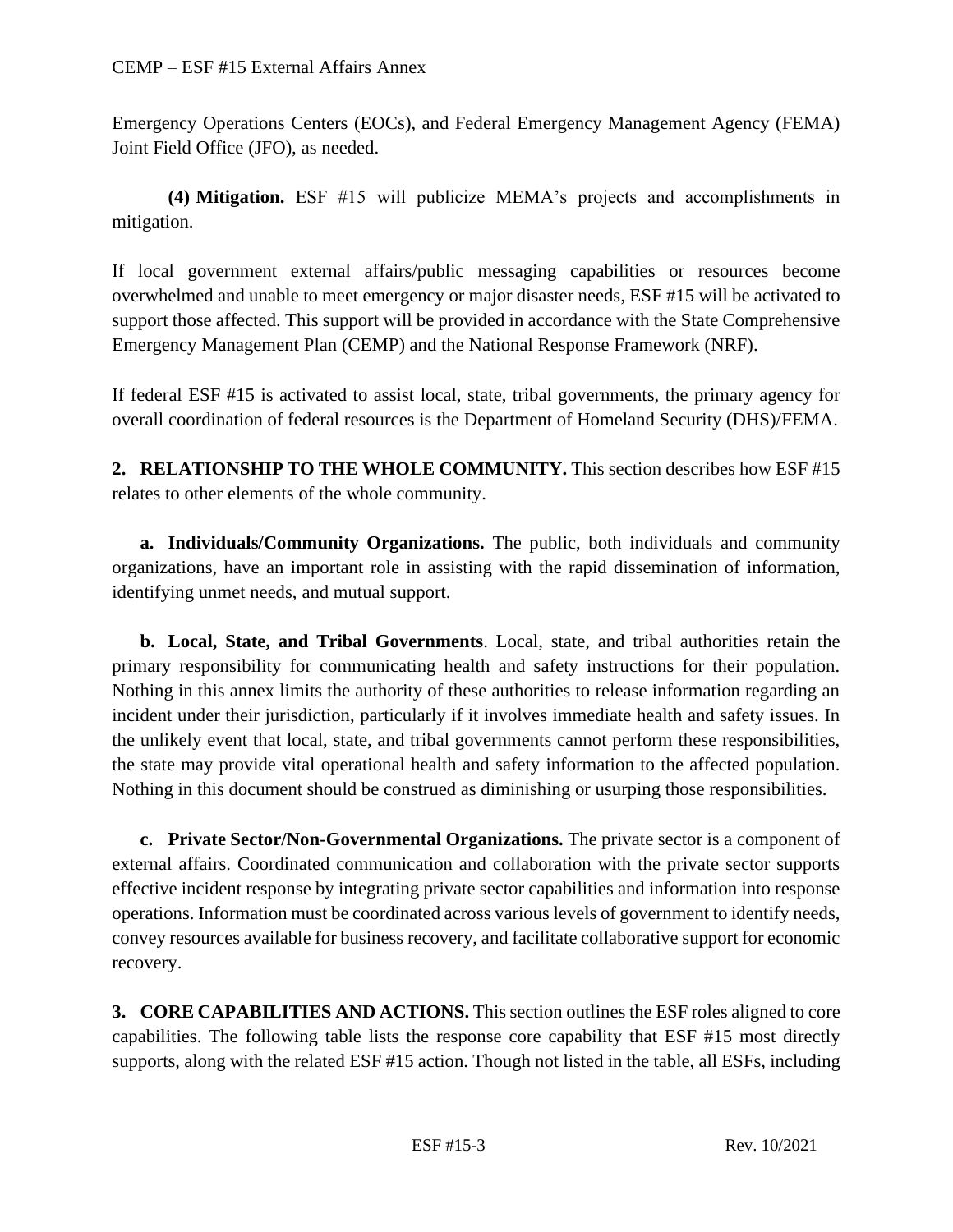ESF #15, support the Core Capabilities of Planning, Operational Coordination, and Public Information and Warning:

| <b>Core Capability</b>        | <b>ESF #15 - External Affairs</b>                                                                                                                                                                                                                                                                                                                                                                                                                                                                                                    |
|-------------------------------|--------------------------------------------------------------------------------------------------------------------------------------------------------------------------------------------------------------------------------------------------------------------------------------------------------------------------------------------------------------------------------------------------------------------------------------------------------------------------------------------------------------------------------------|
| <b>Public Information and</b> | <b>External Affairs</b>                                                                                                                                                                                                                                                                                                                                                                                                                                                                                                              |
| <b>Warning</b>                | Provide accurate, coordinated, and timely information to<br>affected audiences during incidents requiring a coordinated state                                                                                                                                                                                                                                                                                                                                                                                                        |
|                               | response.                                                                                                                                                                                                                                                                                                                                                                                                                                                                                                                            |
|                               | Provide communications support and advice to the leaders                                                                                                                                                                                                                                                                                                                                                                                                                                                                             |
|                               | during an incident.                                                                                                                                                                                                                                                                                                                                                                                                                                                                                                                  |
|                               | Conduct communications planning.                                                                                                                                                                                                                                                                                                                                                                                                                                                                                                     |
|                               | Coordinates messages with local, state, tribal, and federal                                                                                                                                                                                                                                                                                                                                                                                                                                                                          |
|                               | governments from a JIC.                                                                                                                                                                                                                                                                                                                                                                                                                                                                                                              |
|                               | Gather information on the incident.                                                                                                                                                                                                                                                                                                                                                                                                                                                                                                  |
|                               | Provide incident-related information through the media and<br>other sources in accessible formats and multiple languages to<br>individuals, households, businesses, and industries directly or<br>indirectly affected by the incident, including those with<br>disabilities and others with access and functional needs.<br>Monitors news coverage to ensure that accurate information is<br>disseminated.<br>Disseminates incident information to news media (official<br>Websites, social networking platforms) to ensure the most |
|                               | expansive delivery of life-saving information.                                                                                                                                                                                                                                                                                                                                                                                                                                                                                       |
|                               | Maximizes the use of video and digital imagery to communicate<br>$\bullet$<br>during incidents.                                                                                                                                                                                                                                                                                                                                                                                                                                      |
|                               | Handle appropriate special projects, such as news conferences<br>$\bullet$<br>and press operations, for government officials, dignitaries, and<br>news media incident area tours.                                                                                                                                                                                                                                                                                                                                                    |
|                               | Provides basic services, such as communications and supplies,<br>to assist the news media in disseminating information to the<br>public.                                                                                                                                                                                                                                                                                                                                                                                             |
|                               | Oversee media relations.                                                                                                                                                                                                                                                                                                                                                                                                                                                                                                             |
|                               | Ensure effective communication of incident information to<br>individuals with disabilities and others with access and<br>functional needs with appropriate auxiliary aids and services,<br>such as sign language and other interpreters; captioning of audio<br>and visual materials, and accessible website communications.                                                                                                                                                                                                         |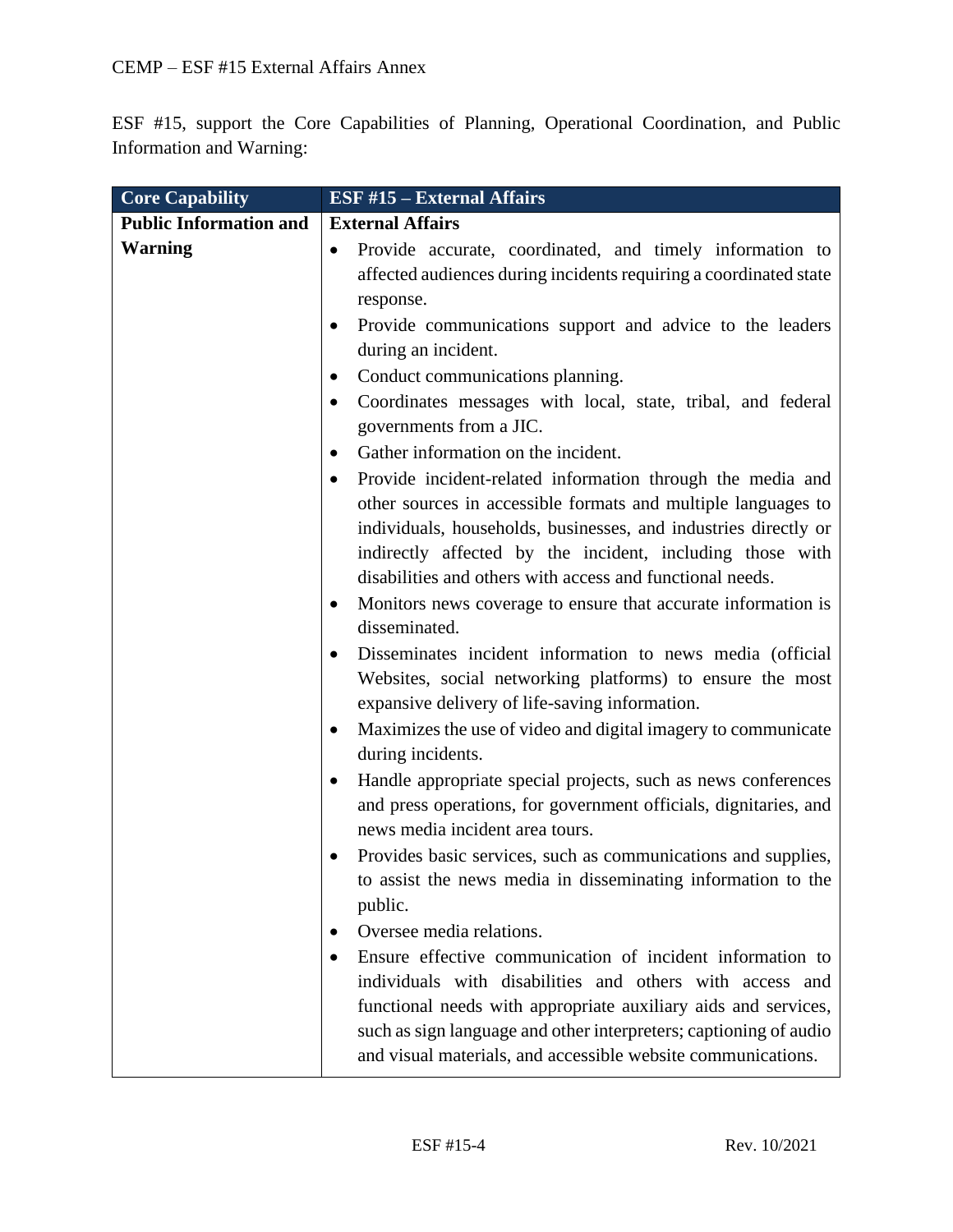| <b>Core Capability</b>        | <b>ESF #15 - External Affairs</b>                                                               |
|-------------------------------|-------------------------------------------------------------------------------------------------|
| <b>Public Information and</b> | Establish contact with congressional offices representing<br>$\bullet$                          |
| <b>Warning cont.</b>          | affected areas to provide information on the incident.                                          |
|                               | Respond to congressional inquiries.<br>٠                                                        |
|                               | Disseminate information with the assistance of state municipal                                  |
|                               | leagues, county associations, and tribal governments.                                           |
|                               | Ensure the Mississippi Band of Choctaw Indians' (MBCI)                                          |
|                               | inclusion in all aspects of incidents requiring a coordinated state                             |
|                               | response that affects MBCI and incident response operations.                                    |
|                               | Educate the public in the aftermath of an incident requiring a                                  |
|                               | coordinated State response through news advisories, press                                       |
|                               | releases, prepared materials, fliers, and talking points.                                       |
|                               | Develop new media products for dissemination, such as blog                                      |
|                               | posts, social media messages, updates, videos, and digital                                      |
|                               | imagery.                                                                                        |
|                               | Provide strategic counsel and guidance to response leadership                                   |
|                               | in actual or potential incidents.                                                               |
|                               | Conduct outreach and education;                                                                 |
|                               | Promote operational integration with the impacted private sector                                |
|                               | entity to support local economic response and recovery.                                         |
|                               | Support situational awareness by engaging the private sector in<br>information-sharing efforts. |
|                               |                                                                                                 |
|                               | <b>Joint Information Center.</b>                                                                |
|                               | Serve as a central point for coordination of incident information,                              |
|                               | public affairs activities, and media access to information                                      |
|                               | regarding the latest developments.                                                              |
|                               |                                                                                                 |
|                               | Incident JIC.                                                                                   |
|                               | The physical location where all public affairs professionals                                    |
|                               | involved in the response work together to provide critical                                      |
|                               | emergency information, media response, and public affairs<br>functions.                         |
|                               |                                                                                                 |
|                               | <b>Virtual JIC.</b>                                                                             |
|                               | Link all participants through technological means (secure or                                    |
|                               | when<br>geographical<br>restrictions,<br>non-secure)<br>incident                                |
|                               | management requirements, and other limitations preclude                                         |
|                               | physical attendance by public affairs leadership at a central                                   |
|                               | location.                                                                                       |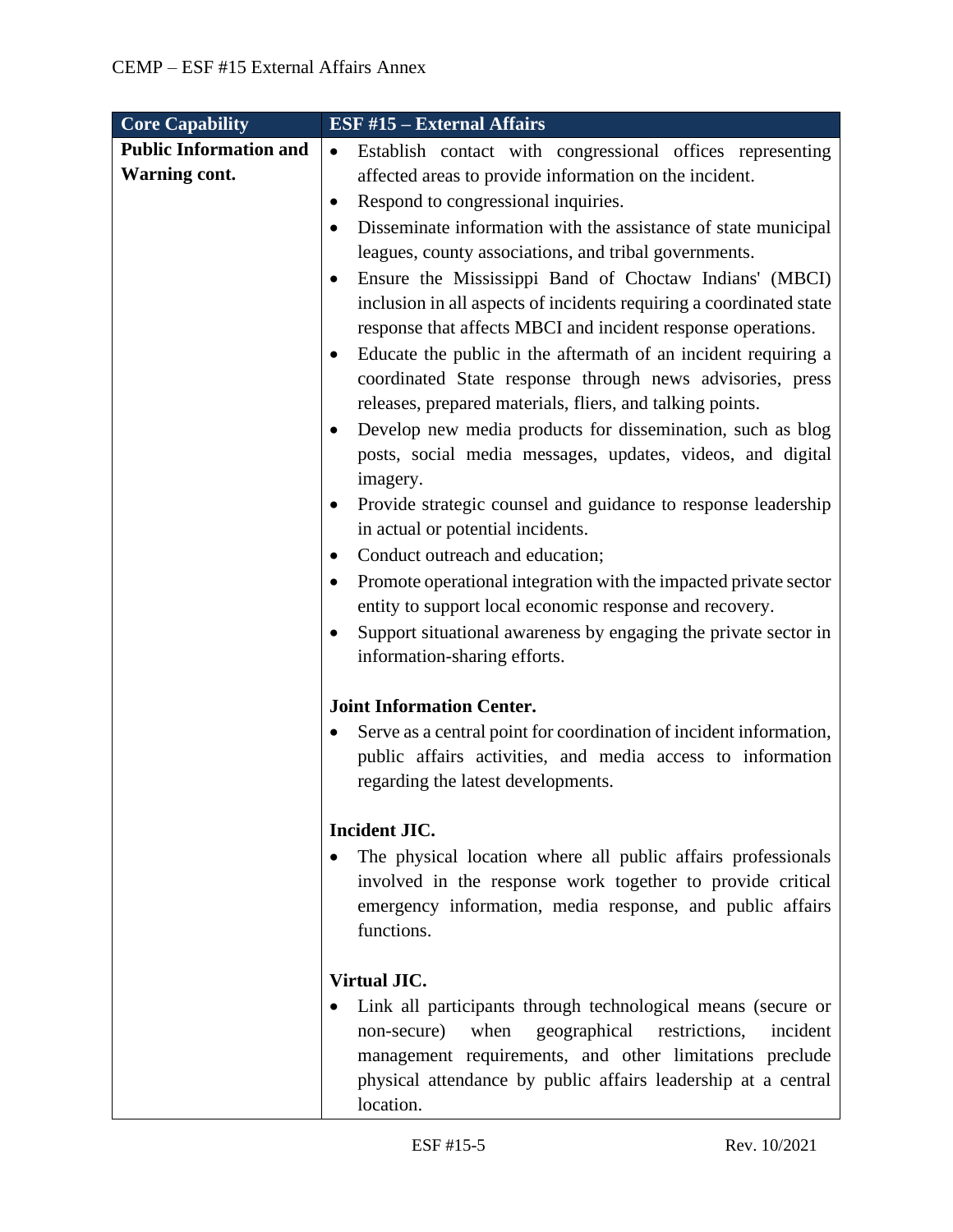### **4. POLICIES.**

**a.** Through the SEOC, MEMA will maintain overall direction, control, and coordination of the response and recovery efforts through coordination with all participating agencies to include federal agencies tasked by FEMA.

**b.** All state agencies/departments will appoint a PIO to work in conjunction with MEMA/ESF #15, other state agencies, and federal agencies in an emergency external affairs/public messaging capacity at the SEOC JIC, or virtually, incident dependent.

**c.** The ESF #15 primary Emergency Coordinating Officer (ECO) will coordinate with all appropriate agencies/departments and organizations to ensure operational readiness in time of emergency.

**d.** If state emergency external affairs/public messaging resources either have been exhausted or are expected to be exhausted before meeting the demand, the ECO for ESF #15 will recommend that assistance be requested from other states through the Emergency Management Assistance Compact (EMAC) or from FEMA.

**e.** State PIOs will coordinate from the SEOC/JIC or virtually, incident-dependent. However, a catastrophic event may require establishing an additional forward coordination element at a facility near the impacted area.

**f.** State external affairs/public messaging planning considers local, state, and tribal external affairs policies, procedures, and plans used in public messaging

## **5. CONCEPT OF OPERATIONS.**

#### **a. Assumptions.**

**(1)** Existing state telecommunications infrastructure will provide the primary means for state government communications.

**(2)** All state agencies will perform tasks under their authority, as applicable, in addition to missions received under the authority of MEMA.

**(3)** Most emergencies and disasters involve damage to property to some extent. Roads, bridges, public utility systems, public and private buildings, homes, and other facilities will have to be inspected, either cleared for use, reinforced, quarantined, or demolished to ensure safety.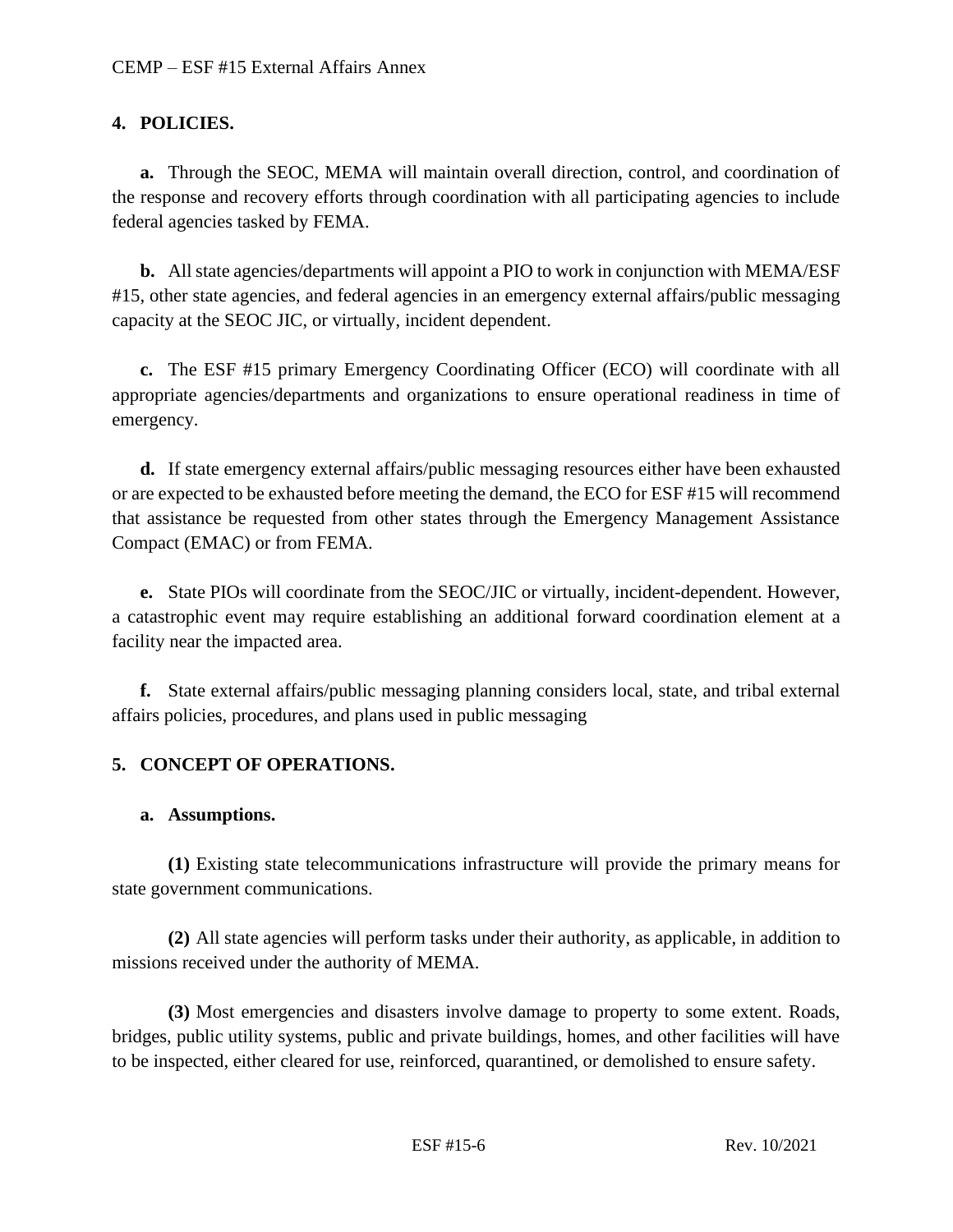#### CEMP – ESF #15 External Affairs Annex

**(4)** Before requesting EMAC or federal assets, all available local, private, semi-private, and state resources will be deployed through the State Mutual Aid Compact (SMAC) to the maximum extent possible.

**(5)** State or federal assistance may be required to identify and deploy resources from outside the affected area to ensure a timely, efficient, and effective response and recovery.

**(6)** Numerous volunteering entities, both governmental and non-governmental, may mobilize personnel, supplies, and equipment to affected areas with neither coordination nor communication with the SEOC or deployed elements.

#### **b. General.**

**(1)** MEMA will keep all responsible agencies informed of impending conditions (incident developments, weather, hazardous materials, or other events) that would cause them to assume a readiness posture for activating the SEOC and possible deployment to a forward area operation or other activity.

**(2)** When ESF #15 is activated, ESF #5 and other appropriate support ESFs will be activated to support the event. ESF #15 will continually assess and develop action plans for ESF #5 to ensure all supporting agencies function appropriately and in a coordinated manner.

**(3)** ESF #15 will disseminate information through the JIC in the SEOC in Pearl. The JIC will be staffed by primary and support state agency PIOs. If necessary, a Virtual JIC will be utilized if colocation is not feasible.

**(4)** The scope of information that must be provided could exceed the resources of a single state agency. Support from state agency communicators is critical, and all information must be disseminated from a central source, the JIC at the SEOC.

**(5)** ESF #15 will coordinate with local counterparts when disseminating information about state activities and seek assistance from local public information officers to confirm reports about local actions.

**(6)** In the event of a Grand Gulf Nuclear Station (GGNS) or River Bend Nuclear Station (RBS) incident, nuclear company officials will staff the JIC at the SEOC and be a part of emergency messaging. Detailed descriptions of the PIO roles and responsibilities during a nuclear incident are outlined in the GGNS and RBS Standard Operating Procedures (SOPs), which are on file at MEMA.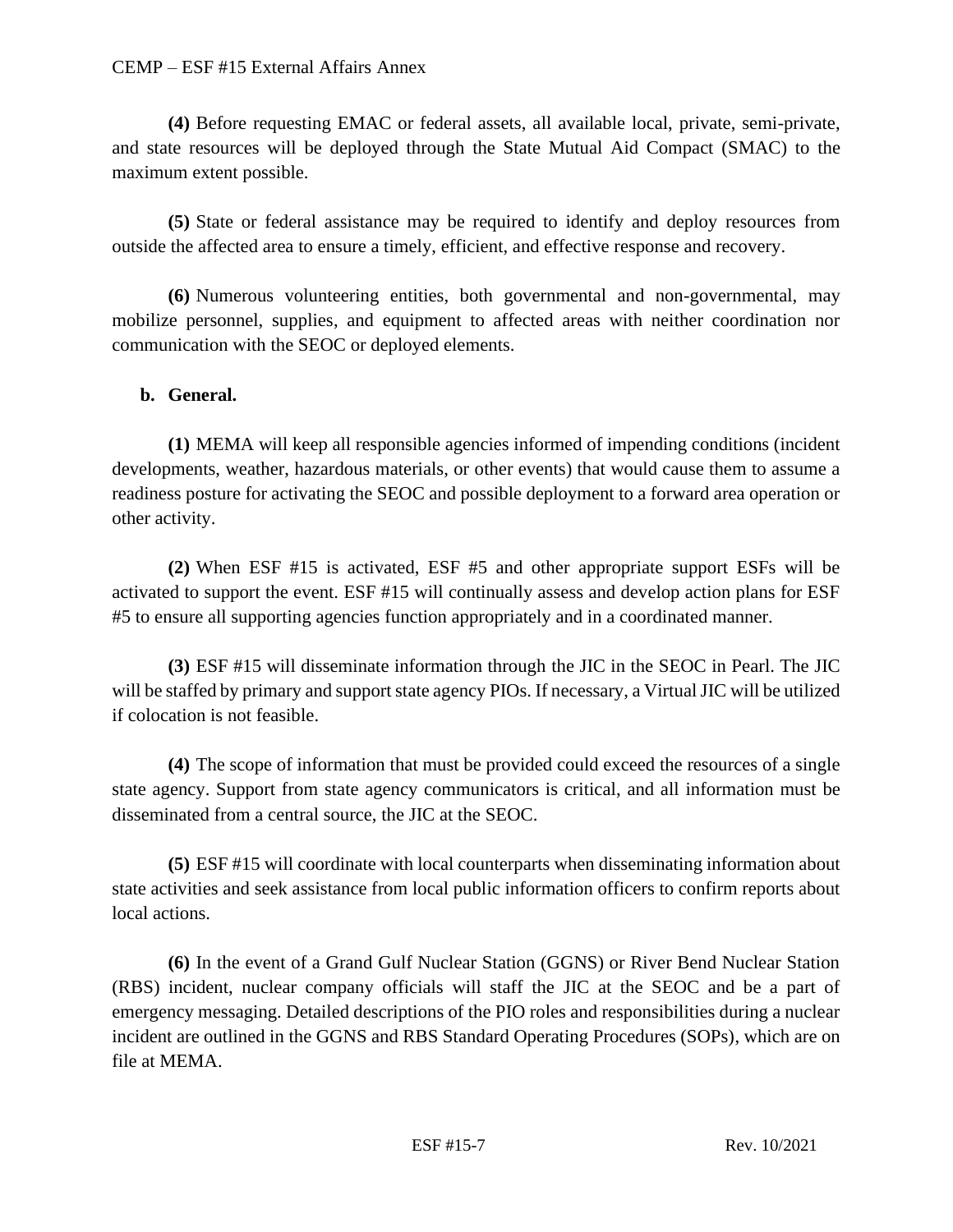#### CEMP – ESF #15 External Affairs Annex

**(7)** In the event that state agencies PIOs are working in a JIC, it will be a combined effort in determining which messages are released to the public and the media. MEMA will take the lead coordinating role in such specifics as message mapping, news releases, media interviews, and all printed promotional material to ensure that Mississippians are receiving the most timely information regarding recovering from a disaster or emergency of any type.

**(8)** Copies of the MEMA External Affairs SOP and the JIC Operations Plan are on file at MEMA.

**(9)** Local officials and managers should channel their requests for assistance where possible through county EOCs.

**(10)** Local officials must conduct an initial damage assessment to determine the severity and magnitude of property damage in quantity, community impact, and dollar amount. These results will be reported to the SEOC, where appropriate response actions will be initiated. Where possible, such communication should be routed through the jurisdiction's county EOC.

**(11)** MEMA will provide public information to evacuees through the SEOC/JIC, Mississippi Public Broadcasting (MPB), and commercial broadcast media.

**(12)** Working in coordination with the SEOC and SWP, the JIC will release special weather statements and warnings provided by the National Weather Service (NWS) to emergency workers and the general population. These releases will be made through the normal ESF #15 release networks, SWP AtHoc mass notifications, and additionally provided to emergency work sites, staging areas, and other incident support sites as needed.

**(13)** MEMA coordinates EMAC with other states for the augmentation of resources.

## **c. Notification.**

**(1)** The SWP will notify the ESF #15 primary ECO and/or designee of incidents that may require the SEOC to become activated. The ECO will inform key state agency PIOs of the potential incident through appropriate means.

**(2)** When the SEOC is activated, the ECO will notify all state agency PIOs and alert them of impending public information operations.

**(3)** The ECO or assigned designee will request that each agency's designated PIO report to the SEOC, as needed, to staff the JIC or virtual JIC in coordination with the MEMA Lead PIO.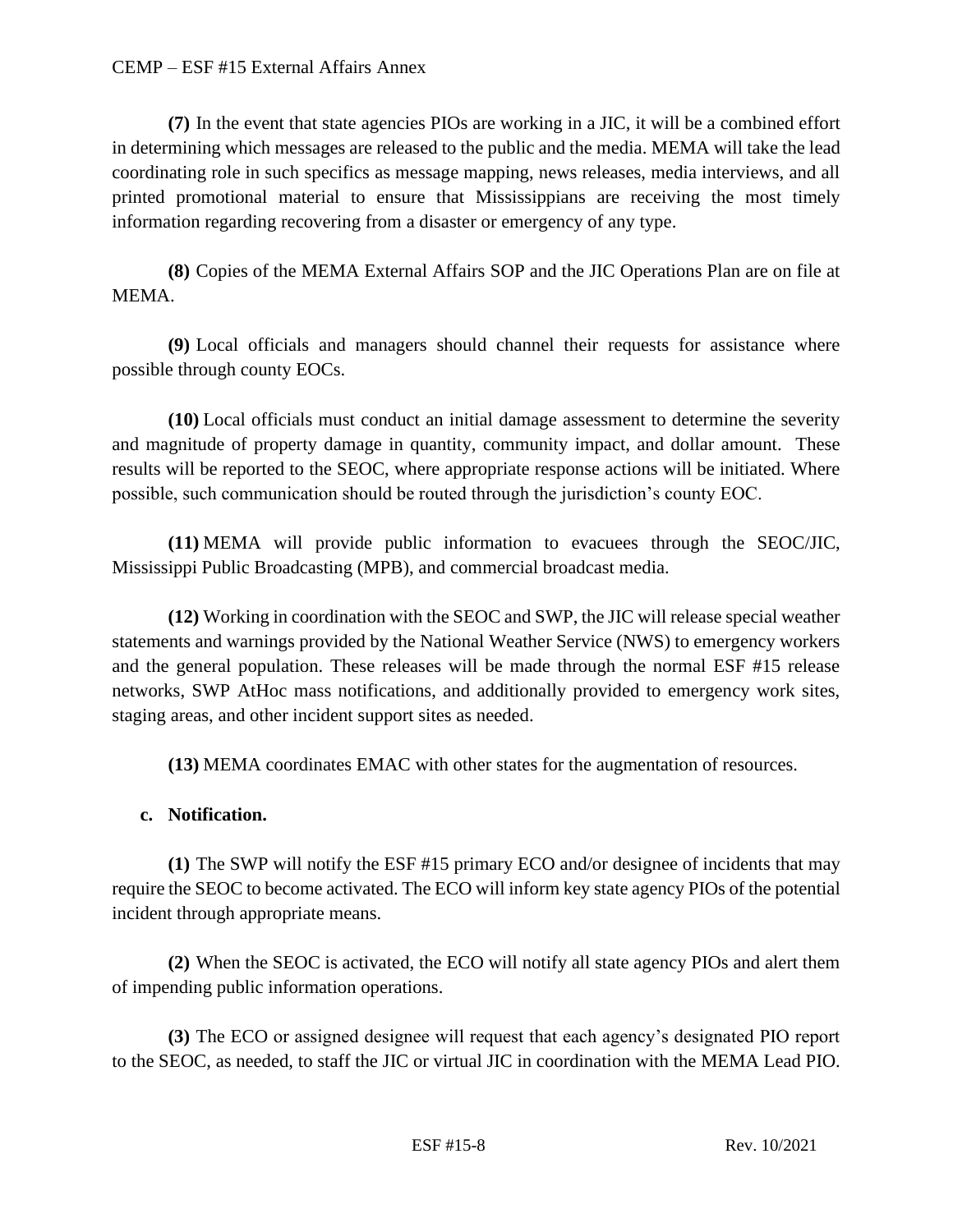The JIC will not be activated without the MEMA Lead PIO's, MEMA Executive Director's, or Governor's approval.

**d. Special Needs Public Affairs Support.** It is the mission of ESF #15 to ensure that all Mississippians, regardless of their language, culture, or disability, receive disaster preparedness and response information. During crisis and non-crisis events, ESF #15 will make all efforts possible to reach special and diversified populations within the state. Such efforts will include but are not limited to:

**(1)** Providing disaster preparedness information in more than one language through the MEMA and FEMA websites.

**(2)** Utilizing sign-language interpreters at emergency news conferences.

**(3)** Maintaining contact with non-English publications and broadcast stations to ensure their information needs are being met and providing links on the MEMA website that visually impaired individuals can access.

**(4)** Contracting with individuals to ensure that news releases are properly translated from English or that other special-needs populations receive the most up-to-date information possible.

## **6. ORGANIZATION.**

**a. State Emergency Operations Center.** In an incident or a major declared state emergency, the ESF #15 ECO or the ESF #15 emergency coordination staff will support the SEOC virtually or take up positions at the SEOC/JIC, situationally dependent. A current list of agency emergency notifications is maintained at this facility.

ESF #15 is not assigned to a SEOC Branch and usually works directly with the Operations, Planning, Logistics, Finance and Administration sections, Command and General Staff (C&GS), Executive, and Governor's Office.

**b. SEOC Emergency Point of Contact.** The MEMA State Warning Point (SWP) within the SEOC operates 24/7/365. The SWP is manned by Emergency Telecommunicators and an Operations Section Watch Officer. Emergency contact info is as follows:

#### **(1) SWP Emergency Telecommunicator(s):**

**(a) Phone:** (601) 933-6876, 6877, 6878 or (800) 222-6362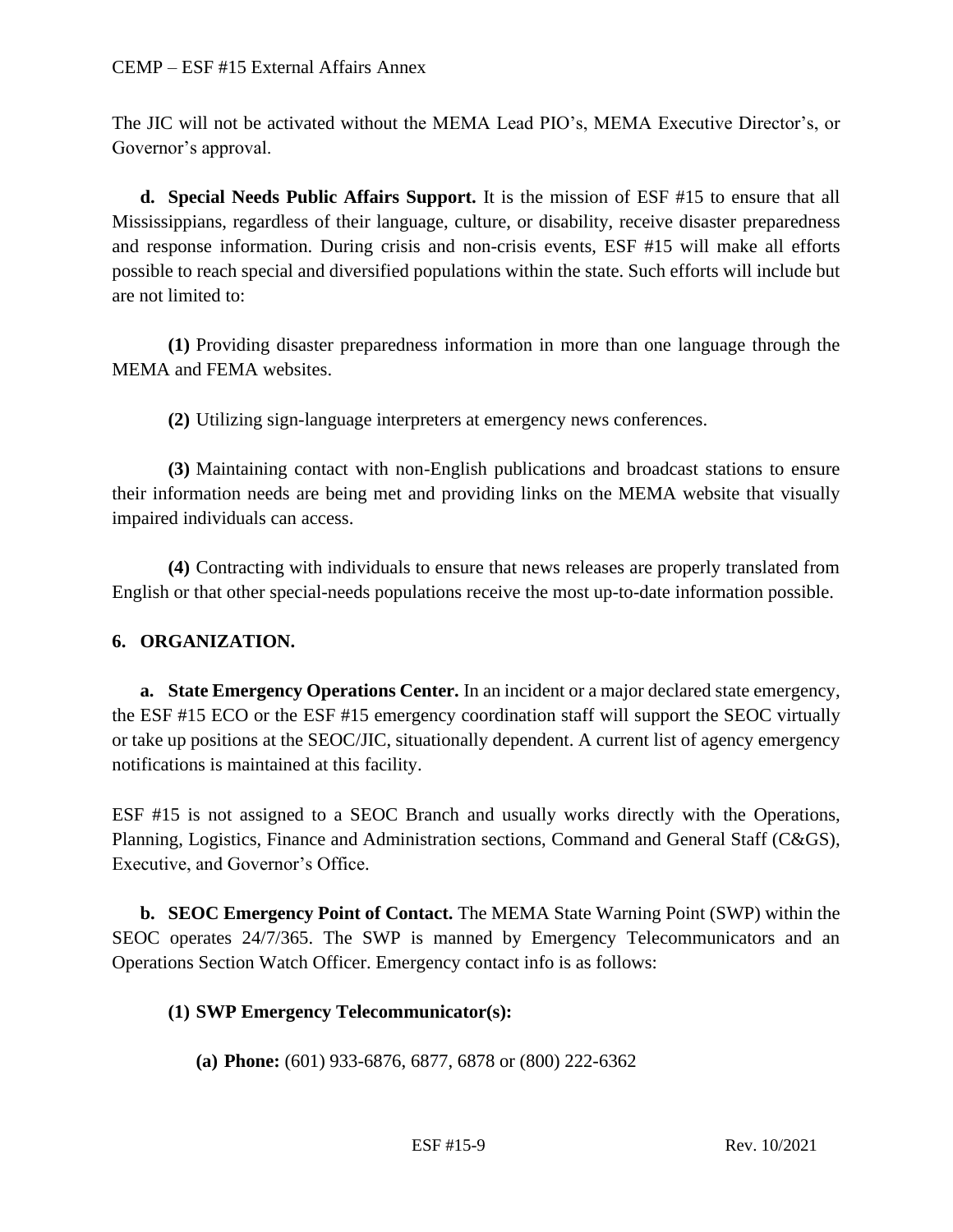**(b) E-mail:** [commo1@mema.ms.gov,](mailto:commo1@mema.ms.gov) [commo2@mema.ms.gov,](mailto:commo2@mema.ms.gov) or [commo3@mema.ms.gov](mailto:commo3@mema.ms.gov) 

#### **(2) Operations Section Watch Officer:**

- **(a) Phone:** (601) 933-6671 or (800) 222-6362
- **(b) E-mail:** [watchdesk@mema.ms.gov](mailto:watchdesk@mema.ms.gov)

**c. SEOC Sections.** The SEOC maintains the standard four ICS sections.

**(1) Operations Section.** The Operations Section establishes strategy (approach methodology, etc.) and specific tactics/actions to accomplish the goals and objectives set by Command. Operations coordinates and executes strategy and tactics to achieve response objectives.

**(2) Planning Section.** The Planning Section coordinates support activities for incident planning and contingency, long-range, and demobilization planning. Planning supports Command and Operations in processing incident information and coordinates information activities across the response system.

**(3) Logistics Section.** The Logistics Section **s**upports Command and Operations in their use of personnel, supplies, and equipment. Performs technical activities required to maintain the function of operational facilities and processes.

**(4) Finance and Administration Section.** The Finance and Administration Section **s**upports Command and Operations with administrative issues and tracks and processes incident expenses. This includes such issues as licensure requirements, regulatory compliance, and financial accounting.

See the SEOC Operations Section Chief (OSC) or a SEOC Branch Director for a roster of assigned Section Chiefs.

**d. SEOC Branch Directors.** The SEOC maintains three branches within the Operations Section, Infrastructure, Emergency Services, and Human Services, each led by a Branch Director. The Branch Director positions are manned full-time by MEMA Emergency Management Specialists. The Branch Directors coordinate the activities of all sixteen ESFs and support entities and are the first line of support for assigned ECOs. The Branch Directors monitor and oversee branch administrative and incident activities, WebEOC actions, SITRoom updates, branch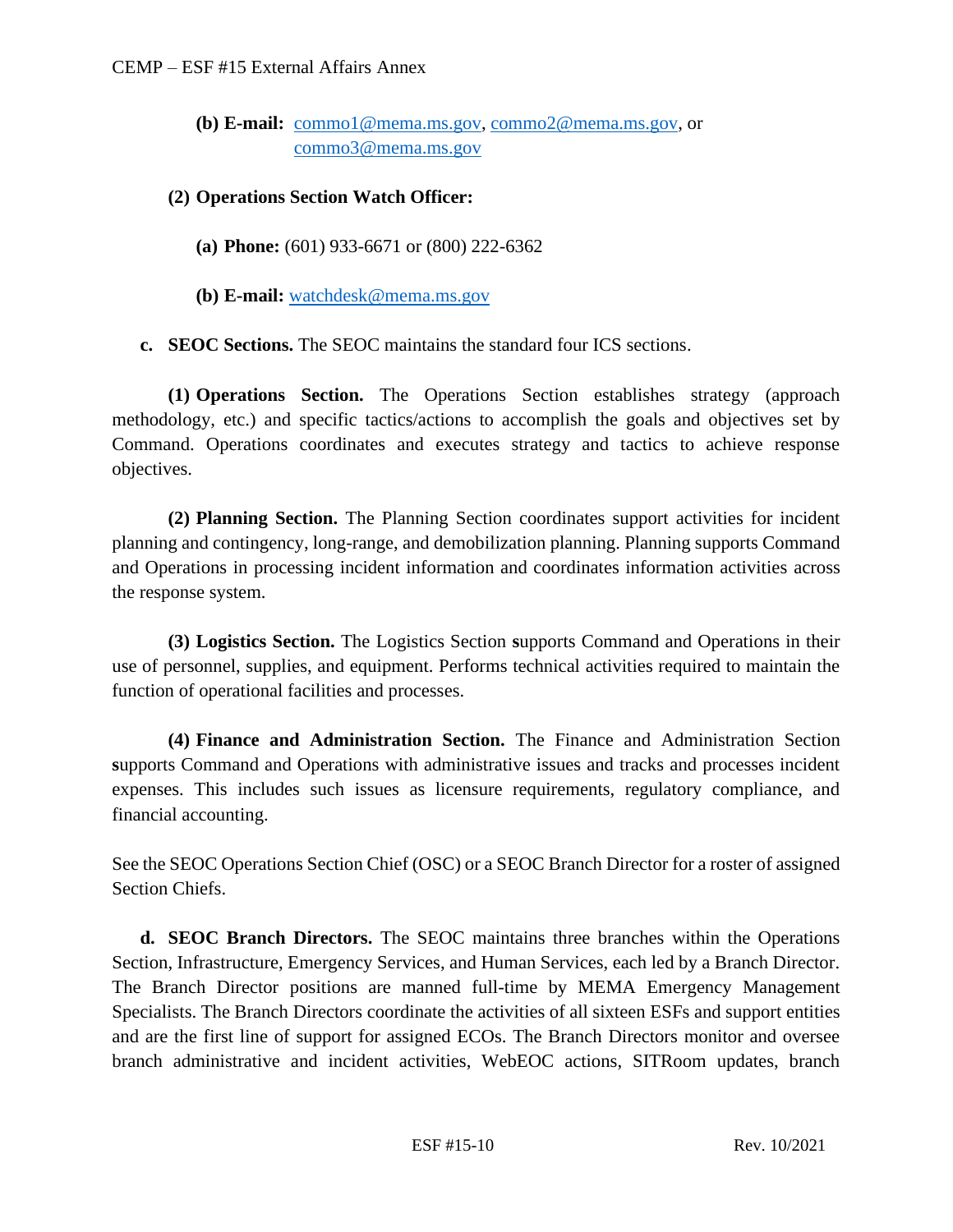adherence to timelines and requirements, support ECOs with incident coordination, and conduct SEOC staff briefings, as needed.

**(1)** Infrastructure Branch Director desk contact information: Phone (601) 933-6737, e-mail: [infrastructure@mema.ms.gov.](mailto:infrastructure@mema.ms.gov)

**(2)** Emergency Services Branch Director contact information: Phone (601) 933-6753, e-mail: [emergencyservices@mema.ms.gov.](mailto:emergencyservices@mema.ms.gov)

**(3)** Human Services Branch Director contact information: Phone (601) 933-6764, e-mail: [humanservices@mema.ms.gov.](mailto:humanservices@mema.ms.gov)

**e. Primary ESF #15 ECO.** MEMA's External Affairs Director will serve as the primary ECO for ESF #15 and will oversee the information flow to the media/public by coordinating all PIO activity. The MEMA Emergency Action Officer (EAO) is responsible for initiating the actions required to implement and organize ESF #15. MEMA's PIO will serve as the Deputy ECO and assume duties as assigned.

**f. SEOC Situation Rooms.** MEMA developed the Homeland Security Information Network (HSIN) Situation Rooms (SITRooms) to provide stakeholders with a virtual EOC platform to utilize during normal operations or an incident. The SITRooms provide excellent situational awareness for both SEOC and non-SEOC participants. The SITRooms have individual pods with attendee lists, chat capability, current incident priorities and objectives, current operational schedule and meeting times (battle rhythm), downloadable documents and maps, useful links, and video capability.

The event SITRooms utilized by the SEOC for a given event will use one of the following URLs:

<https://share.dhs.gov/msema> (Daily SITRoom: Level IV Normal Operations)

<https://share.dhs.gov/mema-incident> (General Incident SITRoom)

<https://share.dhs.gov/mema-incident1> (Severe Weather/Flooding SITRoom)

<https://share.dhs.gov/mema-incident2> (Hurricane/Tropical Storm SITRoom)

<https://share.dhs.gov/mema-incident3> (Other Emergency/Earthquake SITRoom)

<https://share.dhs.gov/mema-uas> (Unmanned Aerial Systems [UAS] SITRoom)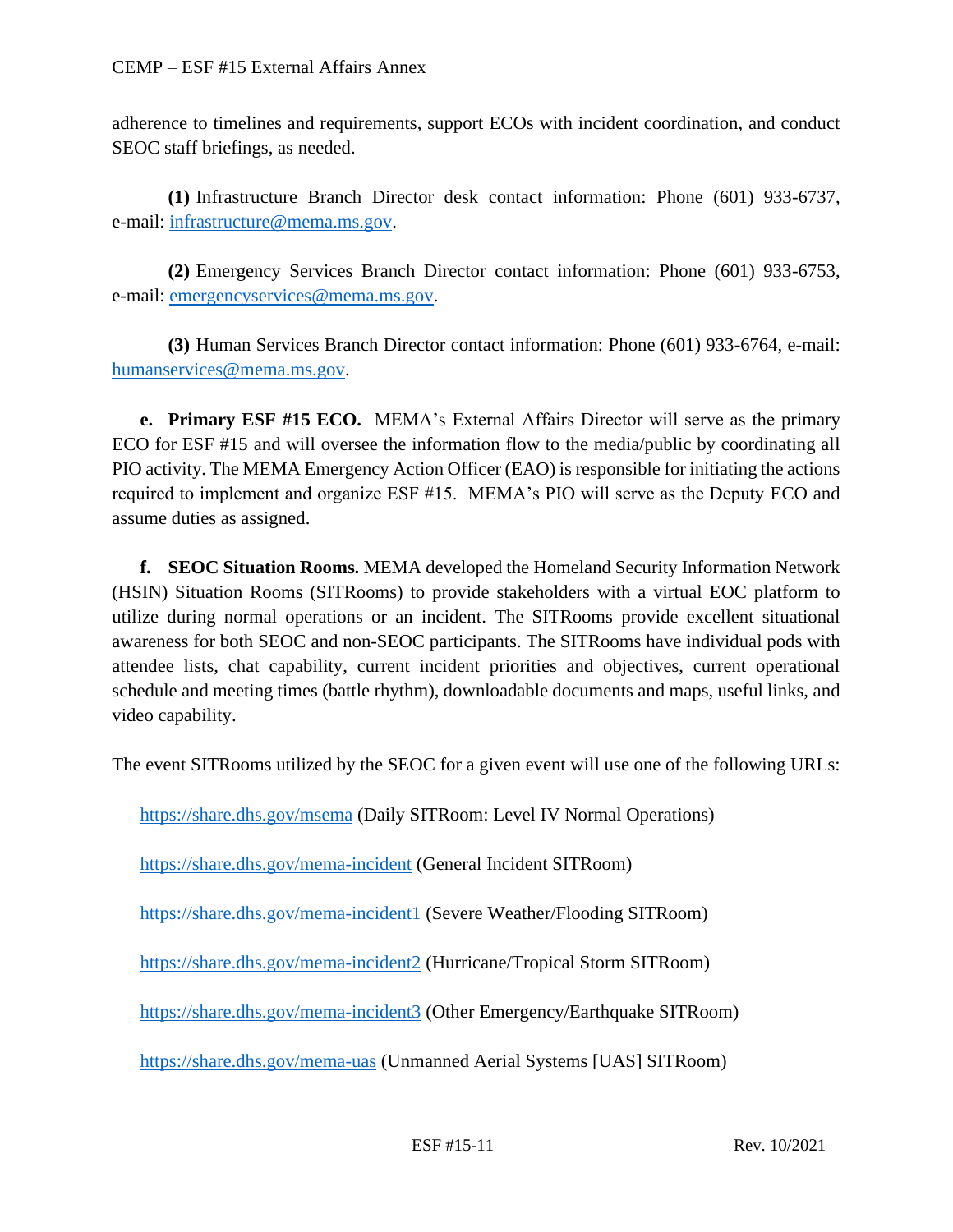<https://share.dhs.gov/mrp> (Radiological SITRoom)

<https://share.dhs.gov/jicroom> (JIC SITRoom)

<https://share.dhs.gov/ms-emac> (EMAC SITRoom)

<https://share.dhs.gov/msbeoc/> (MSBEOC SITRoom)

Many of the above-listed SITRoom may not be active during "blue-sky" or non-event periods. The active SITRooms will be published via mass notification before or during an event/incident.

**g. Administrative and Logistical Support.** All participating ESF #15 agencies are expected to:

**(1)** Coordinate their support with the ESF #15 ECO.

**(2)** ESF #15 ECO will coordinate efforts with the SEOC Section Chiefs.

**(3)** Locate, identify, and set up their operational work areas and maintain logistical support for them.

**(4)** Maintain active accounts and have a working knowledge of WebEOC, the SEOC HSIN SITRoom, and Crisis Track.

**(5)** Attend and support briefings and other coordination meetings, whether at the SEOC, via telecommunications (HSIN SIT Room, ZOOM, or Microsoft Teams), or elsewhere.

**(6)** Maintain operational logs, messages, requests, and other appropriate documentation for future reference.

**(7)** Maintain maps, displays, status reports, and other information not included in the ESF #5 operations.

**(8)** Update the SEOC OSC on changes to the ESF #15 ECO/PIO Roster.

## **7. RESPONSIBILITIES AND ACTIONS.**

**a. Coordinating and Primary Agencies.** As the Coordinating Agency for ESF #15, MEMA is overall responsible for ESF #15. However, all ESF #15 primary agencies are also responsible for, but not limited to, the following: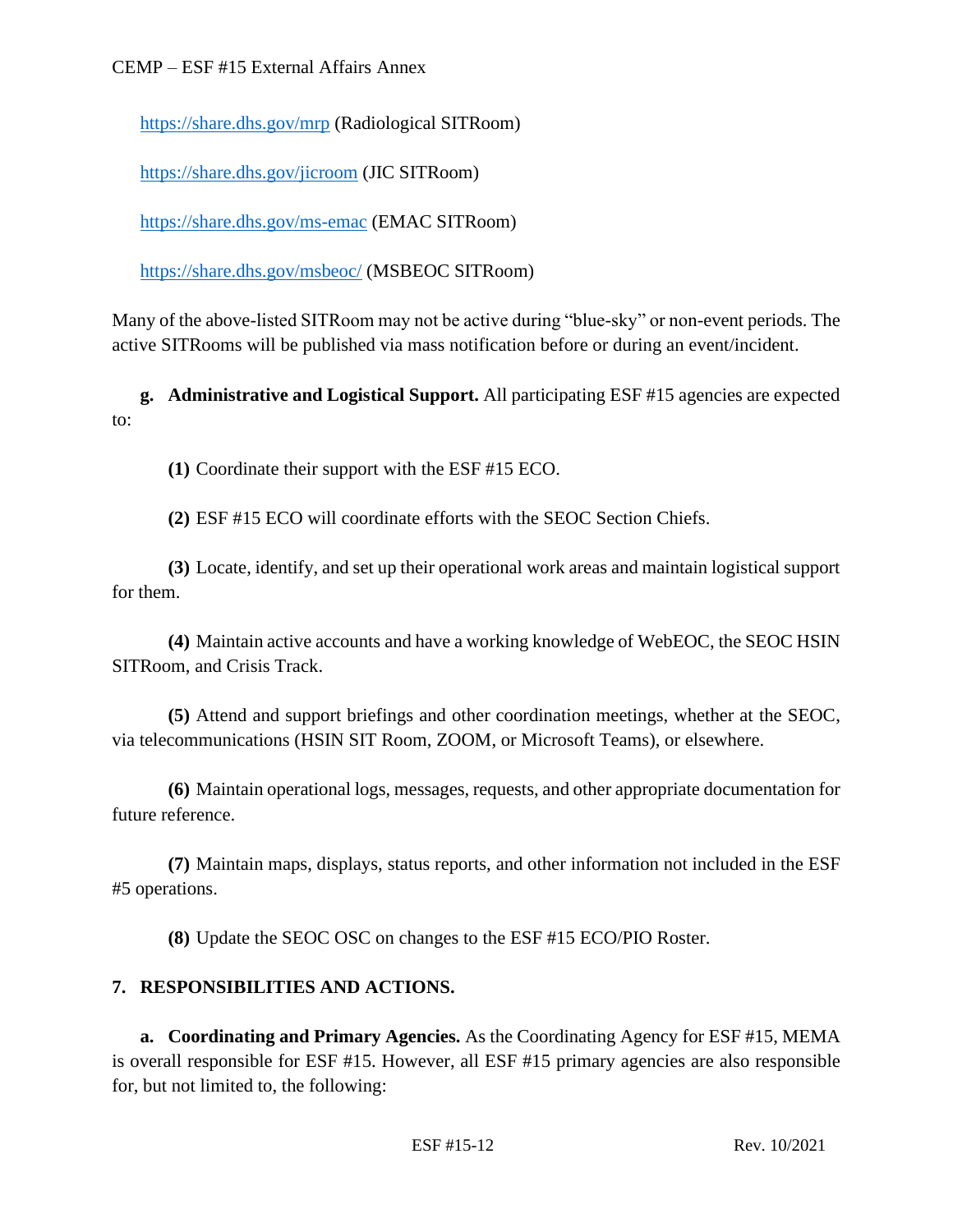### **(1) Preparedness.**

**(a)** Provide a list of ECOs and PIOs that will carry out the Comprehensive Emergency Management Plan (CEMP) virtually or at the SEOC/JIC.

**(b)** In conjunction with support agencies, develop and maintain a Standard Operating Procedure (SOP) for this ESF #15 External Affairs Annex.

**(c)** Maintain access to all SEOC personnel, systems, and documentation, including but not limited to WebEOC, HSIN SITRooms, CEMP and associated Annexes and Appendices, the MEMA Response Framework, and all SEOC policies and procedures.

**(d)** Ensure all agencies with ESF #15 responsibility have SOPs in place to perform appropriate levels of mitigation, preparedness, response, and recovery related to the event. Agencies will have completed mitigation and preparedness activities before the initiating event.

**(e)** Ensure ESF #15 elements are familiar with and operate according to the Incident Command System (ICS).

**(f)** Train and exercise ESF #15 personnel.

**(g)** Designate an ECO, alternate ECO, Public Information Officer (PIO), and an ESF #15 liaison to report to the SEOC or support virtually.

#### **(2) Pre-Incident.**

**(a)** MEMA will develop and maintain alert and notification procedures for key PIO officials supporting ESF #15.

**(b)** Provide an ECO (and alternate if 24-hour coverage is necessary) and ESF #15 liaison to the SEOC.

**(c)** Notify support agency and partners on activation as needed and minimal staffing requirements.

**(d)** Conduct preliminary staff meeting with complete ESF #15 team assigned to establish strategies for approaching incident(s).

#### **(3) Incident.**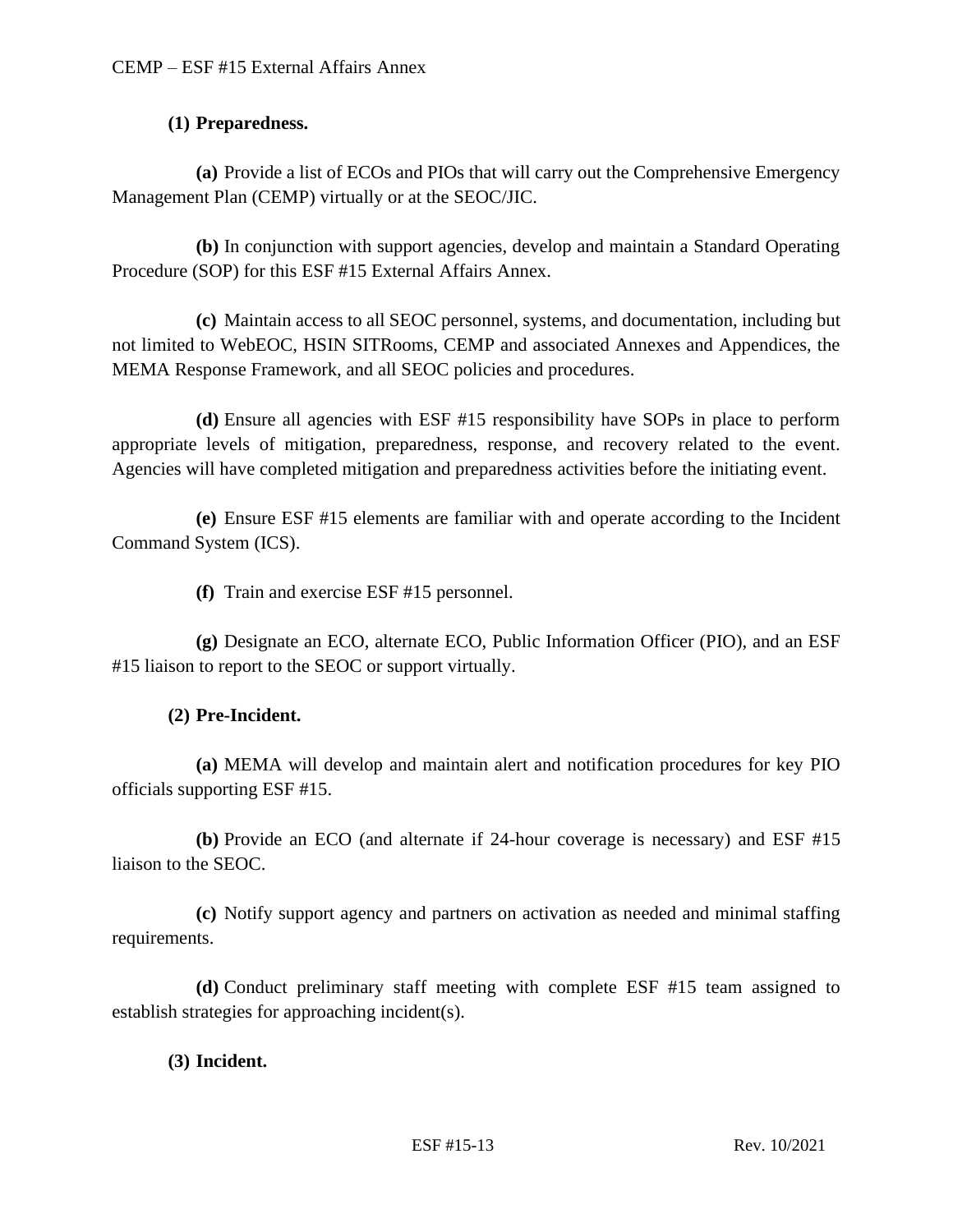**(a)** Upon activation of ESF #15, ECO will communicate pertinent information to all ESF #15 members. Such information will be a complete orientation of the ESF #15 mission, purpose, and scope of work.

**(b)** Maintain information on private, public, and supplementary external affairs and public information resources outside the state.

**(c)** Ensure adequate communications are established and maintained.

**(d)** Obtain an initial situation and damage assessment through established intelligence procedures.

**(e)** Oversee the critical function of media relations.

**(f)** Coordinate messages and news releases with local, state, tribal, and federal governments.

**(g)** Gather information on the incident.

**(h)** Use a broad range of resources to disseminate information.

**(i)** Monitor news coverage to ensure that accurate information is disseminated;

**(j)** Schedule news conferences & update state agency websites and social media;

**(k)** Establish contact with state and congressional offices representing affected areas to provide information on the incident.

**(l)** Arrange for an incident site or SEOC visit for governmental leaders and their staff.

**(m)** Respond to legislative/congressional inquiries.

**(n)** Answer questions from members of the public who call in on the emergency public information line.

**(o)** Should a rumor be identified, the appropriate answer will be provided by SEOC staff and then shared with all JIC members.

**(p)** Be conscious of rumor patterns. More than three calls on the same general subject should be brought to the attention of the ESF #15 ECO.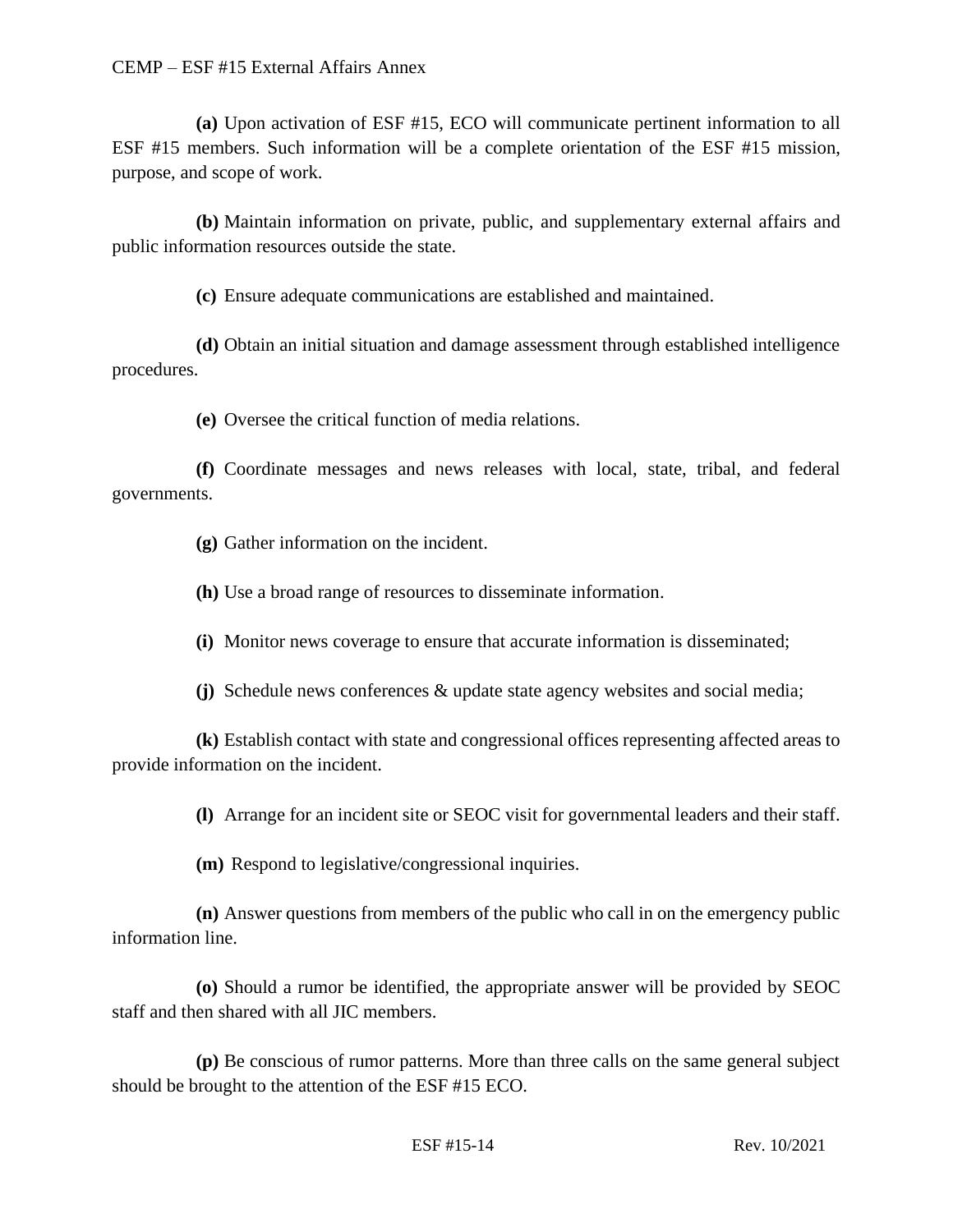**(q)** Coordinate the distribution of assets as needed.

**(r)** Maintain a complete log of actions taken, resource orders, records, and reports.

**(s)** Provide Situation Report (SITREP) and Incident Action Plan (IAP) input, via WebEOC and appropriate ICS Forms, according to the established operational timeline, eventspecific.

**(t)** Coordinate the efforts through a liaison to ESF #5.

**(u)** Assist in gathering and providing information to ESF #5 for establishing priorities.

**(v)** Assist in compiling and providing information to ESF #15/JIC for press releases.

**(w)**Participate in post-incident assessments of public works and infrastructure to help determine critical needs and potential workloads.

**(x)** ESF #15 may be asked to provide the Joint Field Office (JFO) personnel to work closely with their federal counterparts at the established JFO(s) and in the field.

#### **(4) Post-Incident.**

**(a)** Prepare an After-Action Report/Improvement Plan (AAR/IP). The AAR/IP identifies key problems, indicates how they will be/were solved, and makes recommendations for improving ESF response operations.

**(b)** All ESF #15 organizations assist in the preparation of the AAR/IP.

**(c)** Submit AAR/IP to [infrastructure@mema.ms.gov](mailto:infrastructure@mema.ms.gov) and [planning@mema.ms.gov.](mailto:planning@mema.ms.gov)

**(d)** Review and recommend revision to plans and procedures as determined necessary.

**(e)** Copy, catalog, and properly file all records and documents on the incident.

**(f)** Compare ESF #3 staff records with MEMA network tasking and tracking system to assure accuracy.

**b. Supporting Agencies.** All designated support agencies shall provide an individual to serve in the JIC in a capacity as assigned by the ESF #15 ECO. Responsibilities include, but are not limited to, the following: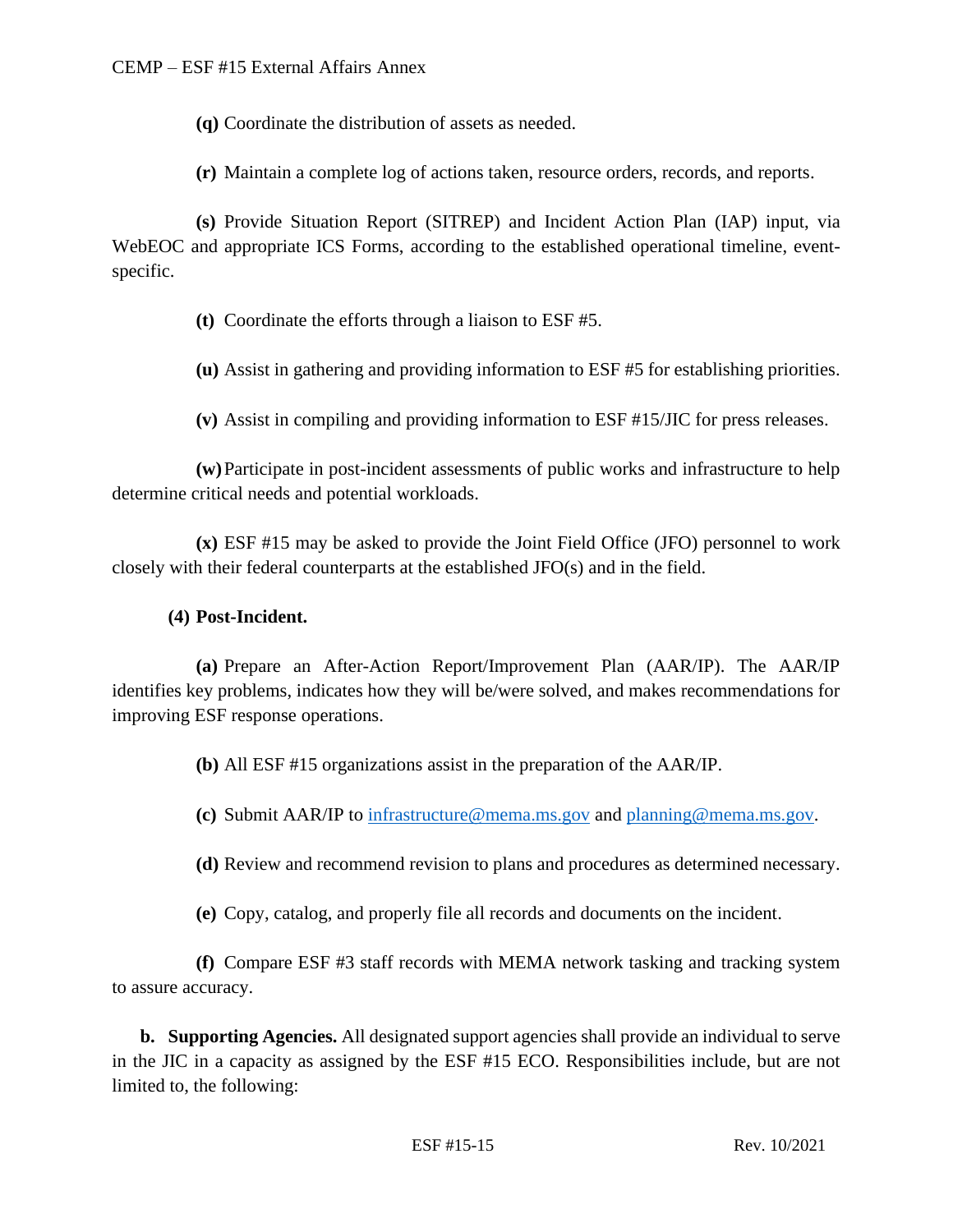**(1)** Maintain access to all SEOC personnel, systems, and documentation, including but not limited to the Infrastructure Branch Director, WebEOC, HSIN SITRooms, Crisis Track, CEMP and associated Annexes and Appendices, the MEMA Response Framework, and all SEOC policies and procedures.

**(2)** Ensure parent agency/department administrative, supervisory, and technical personnel remain aware of the agency's role with MEMA and ESF #15.

**(3)** Locate, identify, and set up their operational work areas and maintain logistical support for them.

**(4)** Attend and support briefings and other coordination meetings, whether virtually, at the SEOC, JIC, or elsewhere.

**(5)** Participate in training and exercises when scheduled.

**(6)** Support development and maintenance of SOPs to enable them to perform appropriate levels of mitigation, preparedness, response, and recovery related to public works and engineering.

**(7)** Assist with media/public inquiries.

**(8)** Prepare for news conferences.

**(9)** Write talking points and news releases;

**(10)** Provide information to congressional, legislative, or local elected officials.

**(11)** Coordinate releases and messaging with local, state, or tribal PIOs and gather information from the SEOC.

**(12)** Maintain operational logs, messages, requests, and other appropriate documentation for future reference.

**(13)** Maintain their maps, displays, status reports, and other information not included in the ESF #5 operations.

**(14)** Provide SITREP and IAP input, via WebEOC and appropriate ICS Forms, according to the established operational timeline, event-specific.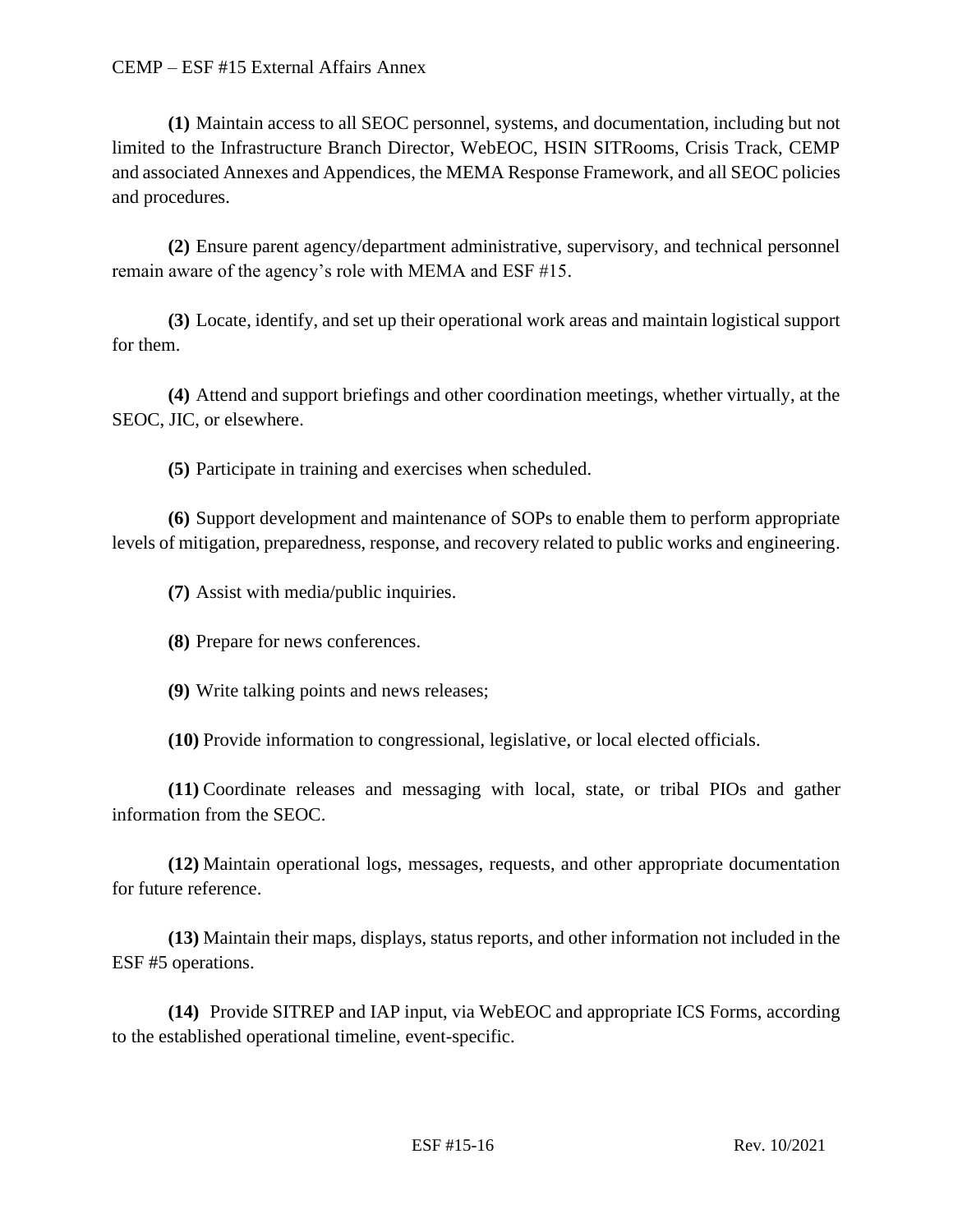The chart below shows the responsibilities of select individual ESF #15 primary and support agencies. The list contains, but is not limited to, the core functions required:

| <b>Agency</b>                                                     | <b>Functions</b>                                                                                                                                                                                                                                                                                                                                                                                                                                                                                                                                                                                                                               |
|-------------------------------------------------------------------|------------------------------------------------------------------------------------------------------------------------------------------------------------------------------------------------------------------------------------------------------------------------------------------------------------------------------------------------------------------------------------------------------------------------------------------------------------------------------------------------------------------------------------------------------------------------------------------------------------------------------------------------|
| Mississippi<br>Institutions of<br><b>Higher Learning</b><br>(IHL) | Provide emergency public information through mediums available at<br>$\bullet$<br>the state's Institutions of Higher Learning (IHL).                                                                                                                                                                                                                                                                                                                                                                                                                                                                                                           |
| Mississippi<br>Department of<br>Archives and<br>History (MDAH)    | Coordinate information between the JIC and the Mississippi<br>$\bullet$<br>Department of Archives and History (MDAH) regarding the<br>condition of historic properties.                                                                                                                                                                                                                                                                                                                                                                                                                                                                        |
| Mississippi<br>Department of<br>Corrections<br>(MDOC)             | Provide information about cancellation of visitation schedule at local<br>$\bullet$<br>and/or state prison facilities.<br>Provide information concerning evacuation of prisoners to alternate<br>$\bullet$<br>facilities only after the evacuation mission is completed due to<br>security concerns.<br>Provide information of alternate parole check-in locations if normal<br>$\bullet$<br>offices are in the disaster area.<br>Provide information to Mississippi Department of Corrections<br>٠<br>(MDOC) employees.<br>May operate an information phone line for inmate family members'<br>$\bullet$<br>transportation to report to work. |
| Mississippi<br>Department of<br><b>Education</b> (MDE)            | Keep SEOC and JIC apprised of all school closings.<br>٠                                                                                                                                                                                                                                                                                                                                                                                                                                                                                                                                                                                        |
| Mississippi<br>Department of<br>Employment<br>Security (MDES)     | Provide information regarding state programs for employment<br>opportunities, unemployment insurance benefits.<br>Provide information regarding Disaster Unemployment Assistance<br>٠<br>(DUA) benefits and job-training opportunities in disaster-stricken<br>areas. Mississippi Department of Employment Security (MDES) is<br>the primary contact agency for the U.S. Department of Labor.                                                                                                                                                                                                                                                  |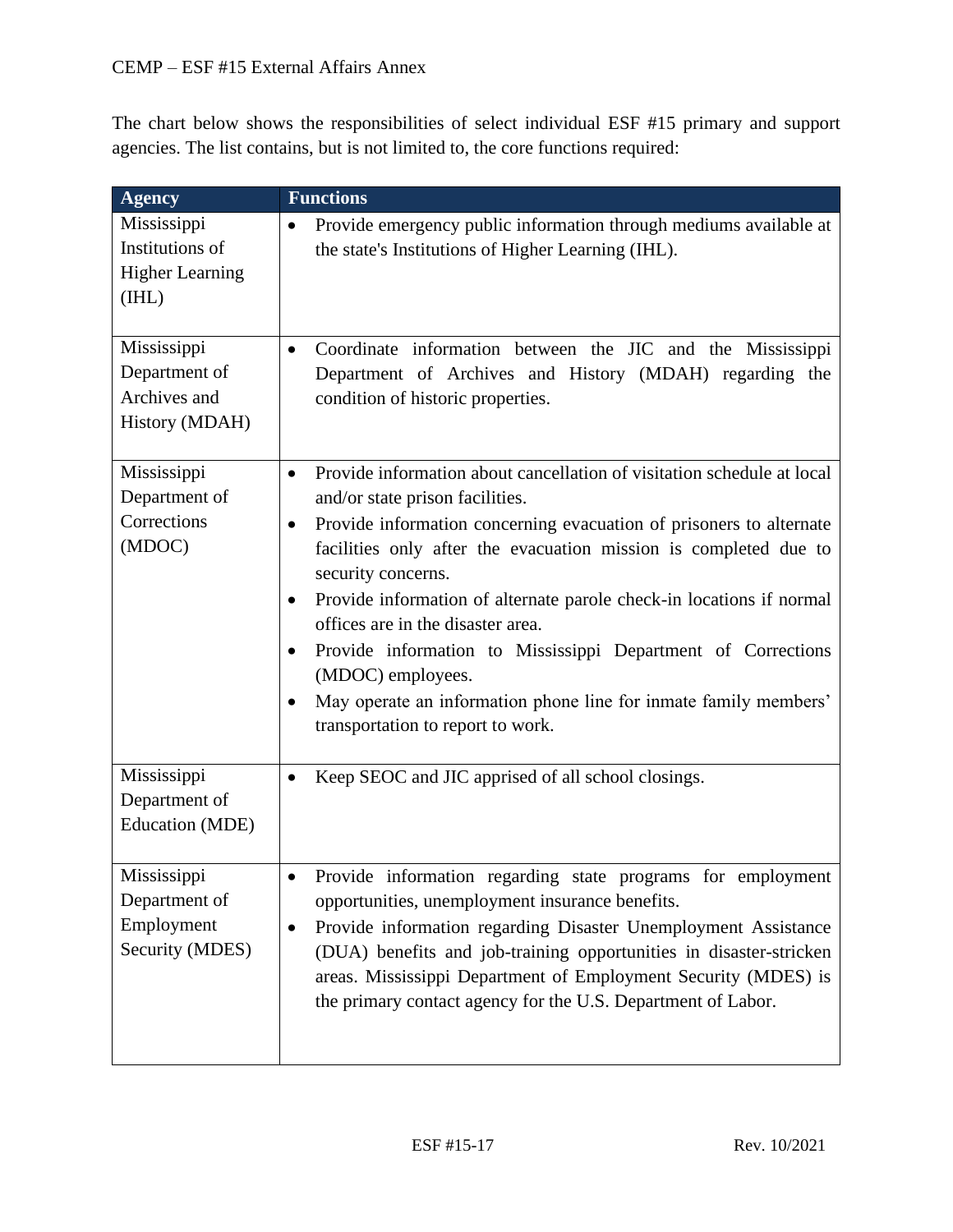| <b>Agency</b>                                                          | <b>Functions</b>                                                                                                                                                                                                                                                                                                                                                                          |
|------------------------------------------------------------------------|-------------------------------------------------------------------------------------------------------------------------------------------------------------------------------------------------------------------------------------------------------------------------------------------------------------------------------------------------------------------------------------------|
| Mississippi<br>Department of<br>Environmental<br>Quality (MDEQ)        | Provide information on environmental degradation resulting from the<br>$\bullet$<br>disaster/emergency, possible destruction of ecologically sensitive<br>areas, and other related issues.<br>Provide public health and safety inquiries on issues of hazardous<br>$\bullet$<br>materials being released into the environment or other environmental<br>questions following the disaster. |
| Mississippi<br>Department of<br>Finance and<br>Administration<br>(DFA) | Provide administrative and finance support to the JIC manager<br>$\bullet$<br>relative to the fiscal, clerical, and logistical needs of JIC and staff<br>members.                                                                                                                                                                                                                         |
| Mississippi State<br>Department of<br>Health (MSDH)                    | Provide information on any public health statements or precautions.<br>$\bullet$<br>In case of a radiological emergency, provide a technical spokesperson<br>$\bullet$<br>to Entergy Emergency News Media Center (ENMC) in addition to<br>other support, as required.<br>Support JIC operations.<br>$\bullet$                                                                             |
| Mississippi<br>Department of<br><b>Public Safety</b><br>(MDPS)         | Provide information on efforts to locate and identify missing or<br>$\bullet$<br>endangered persons.<br>Provide information on efforts to maintain law and order.<br>$\bullet$<br>Support JIC operations.<br>٠                                                                                                                                                                            |
| Mississippi<br>Department of<br>Rehabilitation<br>Services (MDRS)      | Provide sign language interpreting services.<br>$\bullet$                                                                                                                                                                                                                                                                                                                                 |
| Mississippi<br>Department of<br>Transportation<br>(MDOT)               | During an evacuation, will operate a traffic control hotline either at<br>$\bullet$<br>the JIC or the Mississippi Department of Transportation (MDOT)<br>headquarters.<br>Provide information on evacuations and status of state transportation<br>$\bullet$<br>and infrastructure public information.                                                                                    |
| Mississippi<br>Development<br>Authority (MDA)                          | Coordinate information regarding the need for financial assistance,<br>$\bullet$<br>energy-related shortfalls, and other economic issues in disaster-<br>stricken communities.                                                                                                                                                                                                            |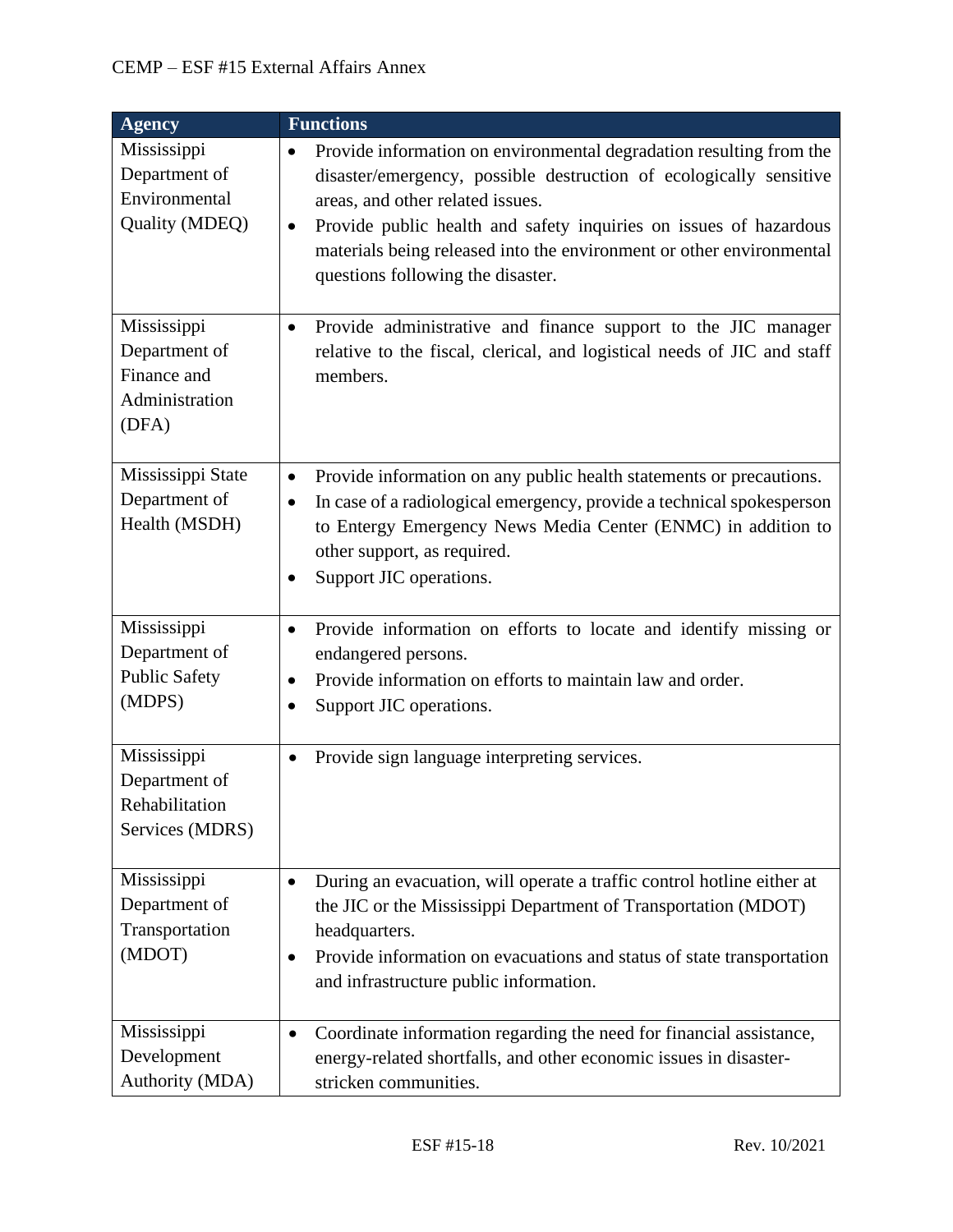| <b>Agency</b>                                                                              | <b>Functions</b>                                                                                                                                                                                                                                                                                                                                                                                                                                                                                                                                                                                                                                                                                                                                                                                                                                                                                                                                    |
|--------------------------------------------------------------------------------------------|-----------------------------------------------------------------------------------------------------------------------------------------------------------------------------------------------------------------------------------------------------------------------------------------------------------------------------------------------------------------------------------------------------------------------------------------------------------------------------------------------------------------------------------------------------------------------------------------------------------------------------------------------------------------------------------------------------------------------------------------------------------------------------------------------------------------------------------------------------------------------------------------------------------------------------------------------------|
| Mississippi<br>Forestry<br>Commission (MFC)                                                | Provide limited transportation missions for search, rescue, and tactical<br>$\bullet$<br>support.<br>Assist in aerial damage assessment as needed.<br>$\bullet$                                                                                                                                                                                                                                                                                                                                                                                                                                                                                                                                                                                                                                                                                                                                                                                     |
| Mississippi Gaming<br>Commission<br>(MGC)                                                  | Advise public information staff of casino closings for issuance to the<br>$\bullet$<br>public.<br>Coordinate information with casinos that could be affected by the<br>$\bullet$<br>disaster or emergency.                                                                                                                                                                                                                                                                                                                                                                                                                                                                                                                                                                                                                                                                                                                                          |
| Mississippi<br>Insurance<br>Department (MID)                                               | During a disaster, the Mississippi Insurance Department (MID) preps<br>$\bullet$<br>staff for questions from consumers about losses and applicable<br>coverages. In addition, the MID will speak with the insurers and/or<br>the agents regarding claims.<br>After the disaster, the MID will conduct data calls with insurance<br>$\bullet$<br>carriers to determine the scope of the disaster.<br>The MID will aid insurance carriers in establishing insurance villages.<br>$\bullet$<br>These villages play a critical role by allowing consumers a one-stop<br>visit to find their carrier and assistance with filing a claim.                                                                                                                                                                                                                                                                                                                 |
| Mississippi Military<br>Department<br>(MMD)/Mississippi<br><b>National Guard</b><br>(MSNG) | Provide personnel for ESF #15.<br>$\bullet$<br>Staff a military JIC at the Forward EOC, if used.<br>$\bullet$<br>Develop news releases about Mississippi National Guard (MSNG)<br>$\bullet$<br>response as required from MEMA.<br>Develop daily talking points for The Adjutant General (TAG) for the<br>٠<br>State of Mississippi, the National Guard Bureau (NGB), MEMA, and<br>additional public affairs officers in the forward area(s) of operation<br>(AO).<br>Provide daily media escorts.<br>٠<br>Embed news media with military operations, both ground and air<br>$\bullet$<br>operations.<br>Ensure that leadership is present at daily news briefings from<br>$\bullet$<br>local/state EOC.<br>Document with photos and video military response to any natural or<br>٠<br>man-made disaster.<br>Support the President of the United States (POTUS), Congressional<br>Delegation (CODEL), and/or state legislative visits to forward AO. |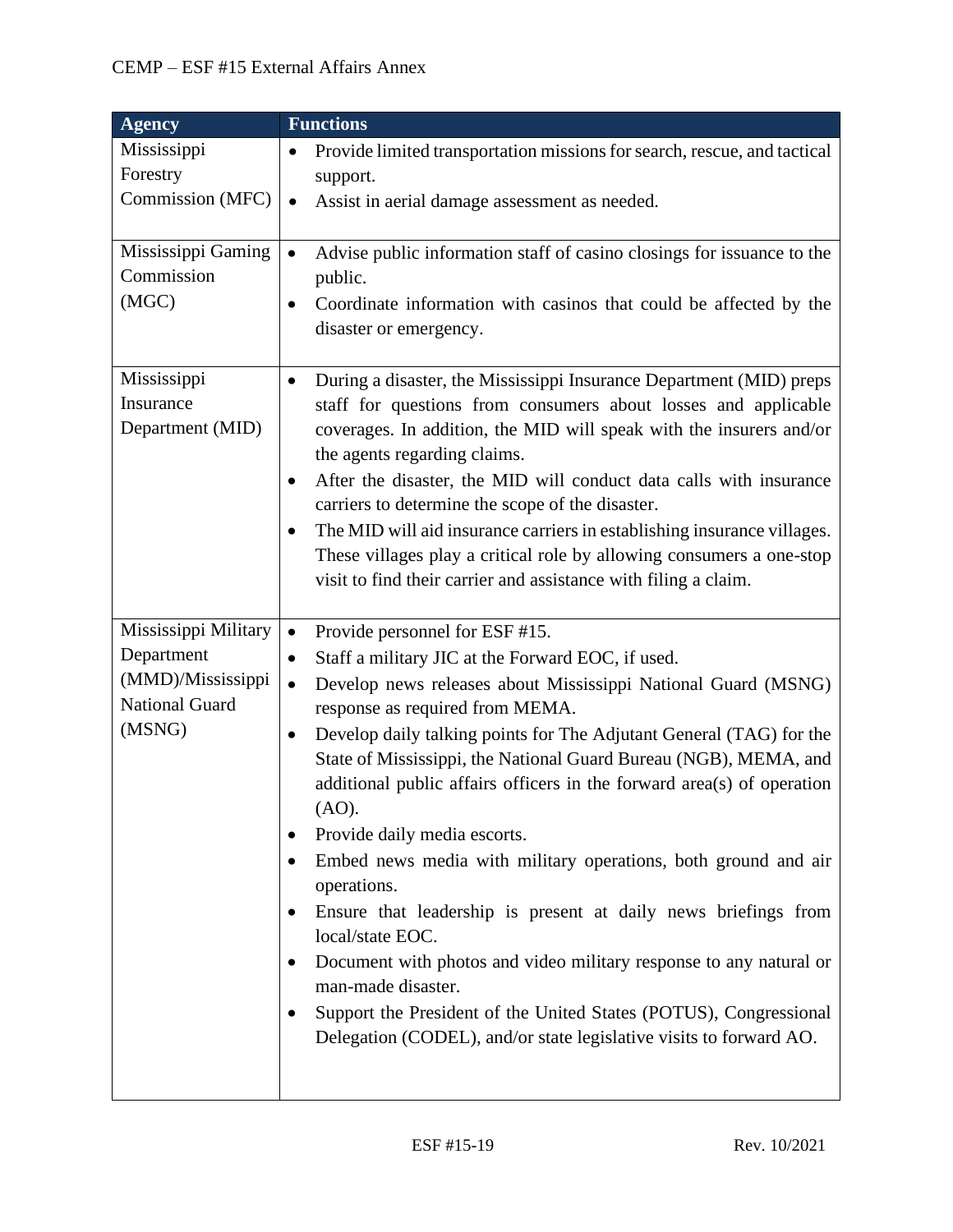| <b>Agency</b>                                                       | <b>Functions</b>                                                                                                                                                                                                                                                                                                                                                                                                                                                                                                                            |
|---------------------------------------------------------------------|---------------------------------------------------------------------------------------------------------------------------------------------------------------------------------------------------------------------------------------------------------------------------------------------------------------------------------------------------------------------------------------------------------------------------------------------------------------------------------------------------------------------------------------------|
| Office of the State<br>Auditor (OSA)                                | Provide communications support to facilitate the dissemination of<br>$\bullet$<br>information to the public.                                                                                                                                                                                                                                                                                                                                                                                                                                |
|                                                                     |                                                                                                                                                                                                                                                                                                                                                                                                                                                                                                                                             |
| Office of the<br>Governor                                           | Coordinate information between the Governor's Office and the JIC.<br>$\bullet$<br>Respond to questions concerning the Governor's responses to the<br>$\bullet$<br>disaster/emergency and expected activities.<br>Coordinate participation of the Governor in scheduled news<br>$\bullet$<br>conferences.                                                                                                                                                                                                                                    |
| Mississippi<br>Secretary of State's<br>Office (SOS)                 | Support the JIC and disseminate office-specific information.<br>$\bullet$                                                                                                                                                                                                                                                                                                                                                                                                                                                                   |
| Mississippi Public<br>Broadcasting<br>(MPB)                         | Provide technical broadcast and production support to JIC operations.<br>$\bullet$<br>Provide communications support to facilitate the dissemination of<br>$\bullet$<br>information to the public.<br>Will broadcast evacuation information from the JIC when local<br>$\bullet$<br>governments issue evacuation notices.<br>Provide technicians to staff production control room.<br>$\bullet$<br>Broadcast all news conferences statewide and provide access to the<br>$\bullet$<br>broadcast to out-of-state and national media outlets. |
| Mississippi<br>Commission on<br><b>Volunteer Services</b><br>(MCVS) | Provide all volunteer information to the JIC to ensure efficient efforts.<br>$\bullet$                                                                                                                                                                                                                                                                                                                                                                                                                                                      |

**8. AUTHORITIES and REFERENCES.** The procedures in this ESF #15 External Affairs Annex are built on the core coordinating structures of the CEMP and references listed below. The specific responsibilities of each department and agency are described in the respective ESF, Support, and Incident Annexes, internal agency plans, policies, and procedures. See the CEMP Base Plan or the ESF #15 ECO for a comprehensive list of Authorities and References.

**a.** Robert T. Stafford Disaster Relief and Emergency Assistance Act; amended the Disaster Relief Act of 1974, PL 93-288. [https://www.fema.gov/sites/default/files/2020-03/stafford-act\\_2019.pdf](https://www.fema.gov/sites/default/files/2020-03/stafford-act_2019.pdf)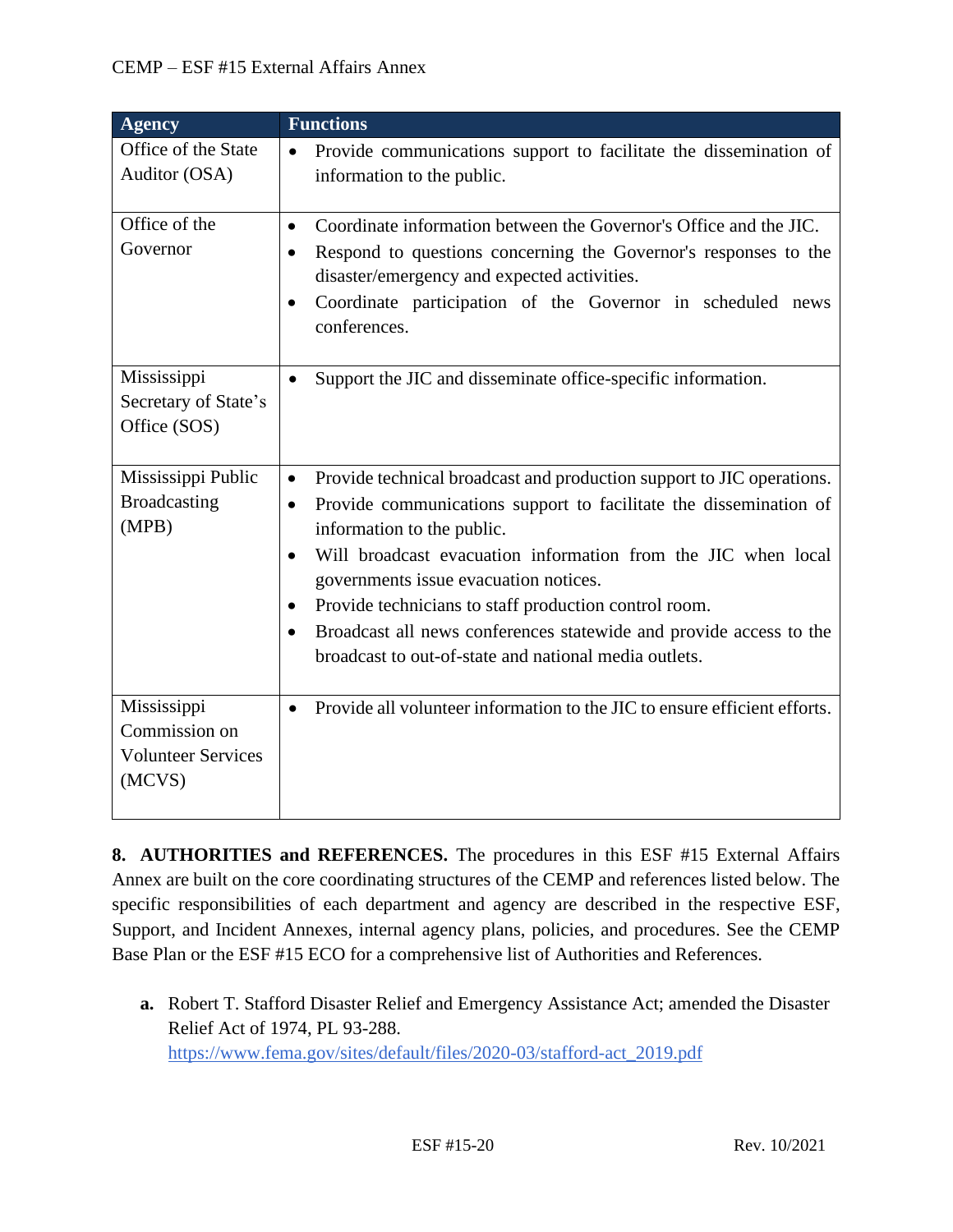- **b.** MS Code, Ann. § 33-15(1972): Mississippi Emergency Management Act of 1995, Title 33-15, et al. [Successor to Mississippi Emergency Management Law of 1980] [MS Code 33-15](https://law.justia.com/codes/mississippi/2010/title-33/15/)
- **c.** National Preparedness Goal, Second Edition, September 2015 <https://www.fema.gov/media-library/assets/documents/25959>
- **d.** National Incident Management System, Third Edition, October 2017 <https://www.fema.gov/media-library/assets/documents/148019>
- **e.** National Response Framework, Fourth Edition, October 2019 [https://www.fema.gov/sites/default/files/2020-04/NRF\\_FINALApproved\\_2011028.pdf](https://www.fema.gov/sites/default/files/2020-04/NRF_FINALApproved_2011028.pdf)
- **f.** National Disaster Recovery Framework, Second Edition, June 2016 [https://www.fema.gov/sites/default/files/2020-](https://www.fema.gov/sites/default/files/2020-06/national_disaster_recovery_framework_2nd.pdf) [06/national\\_disaster\\_recovery\\_framework\\_2nd.pdf](https://www.fema.gov/sites/default/files/2020-06/national_disaster_recovery_framework_2nd.pdf)
- **g.** National Protection Framework, Second Edition, June 2016 [https://www.fema.gov/sites/default/files/2020-04/National\\_Protection\\_Framework2nd](https://www.fema.gov/sites/default/files/2020-04/National_Protection_Framework2nd-june2016.pdf)[june2016.pdf](https://www.fema.gov/sites/default/files/2020-04/National_Protection_Framework2nd-june2016.pdf)
- **h.** National Prevention Framework, Second Edition, June 2016 https://www.fema.gov/sites/default/files/2020-04/National Prevention Framework2nd[june2016.pdf](https://www.fema.gov/sites/default/files/2020-04/National_Prevention_Framework2nd-june2016.pdf)
- **i.** National Mitigation Framework, Second Edition, June 2016 [https://www.fema.gov/sites/default/files/2020-](https://www.fema.gov/sites/default/files/2020-04/National_Mitigation_Framework2nd_june2016.pdf) 04/National Mitigation Framework2nd june2016.pdf
- **j.** FEMA National Incident Support Manual, Change 1, January 2013 [https://www.fema.gov/sites/default/files/2020-](https://www.fema.gov/sites/default/files/2020-04/FEMA_National_Incident_Support_Manual-change1.pdf) [04/FEMA\\_National\\_Incident\\_Support\\_Manual-change1.pdf](https://www.fema.gov/sites/default/files/2020-04/FEMA_National_Incident_Support_Manual-change1.pdf)
- **k.** FEMA Incident Action Planning Guide, July 2015 [https://www.fema.gov/sites/default/files/2020-](https://www.fema.gov/sites/default/files/2020-07/Incident_Action_Planning_Guide_Revision1_august2015.pdf) 07/Incident Action Planning Guide Revision1 august2015.pdf
- **l.** FEMA Developing and Maintaining Emergency Operations Plan, Comprehensive Preparedness Guide (CPG) 101, Version 3.0, September 2021